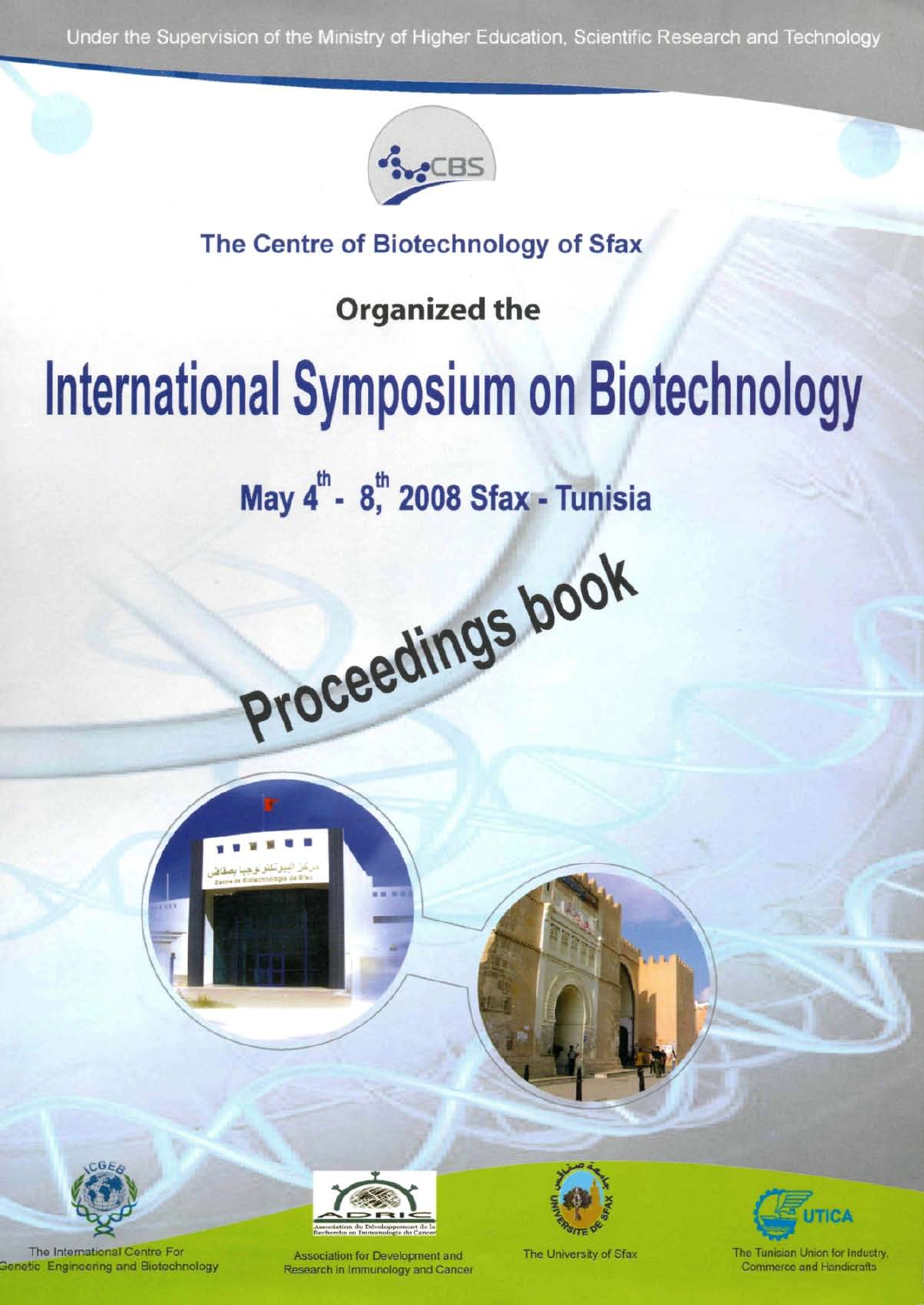**Programme of the:** 

# **INTERNATIONAL SYMPOSIUM ON BIOTECHNOLOGY**

**ISB2008 SFAX, TUNISIA** 

**4 - 8 May, 2008** 

 $\mathbf{1}$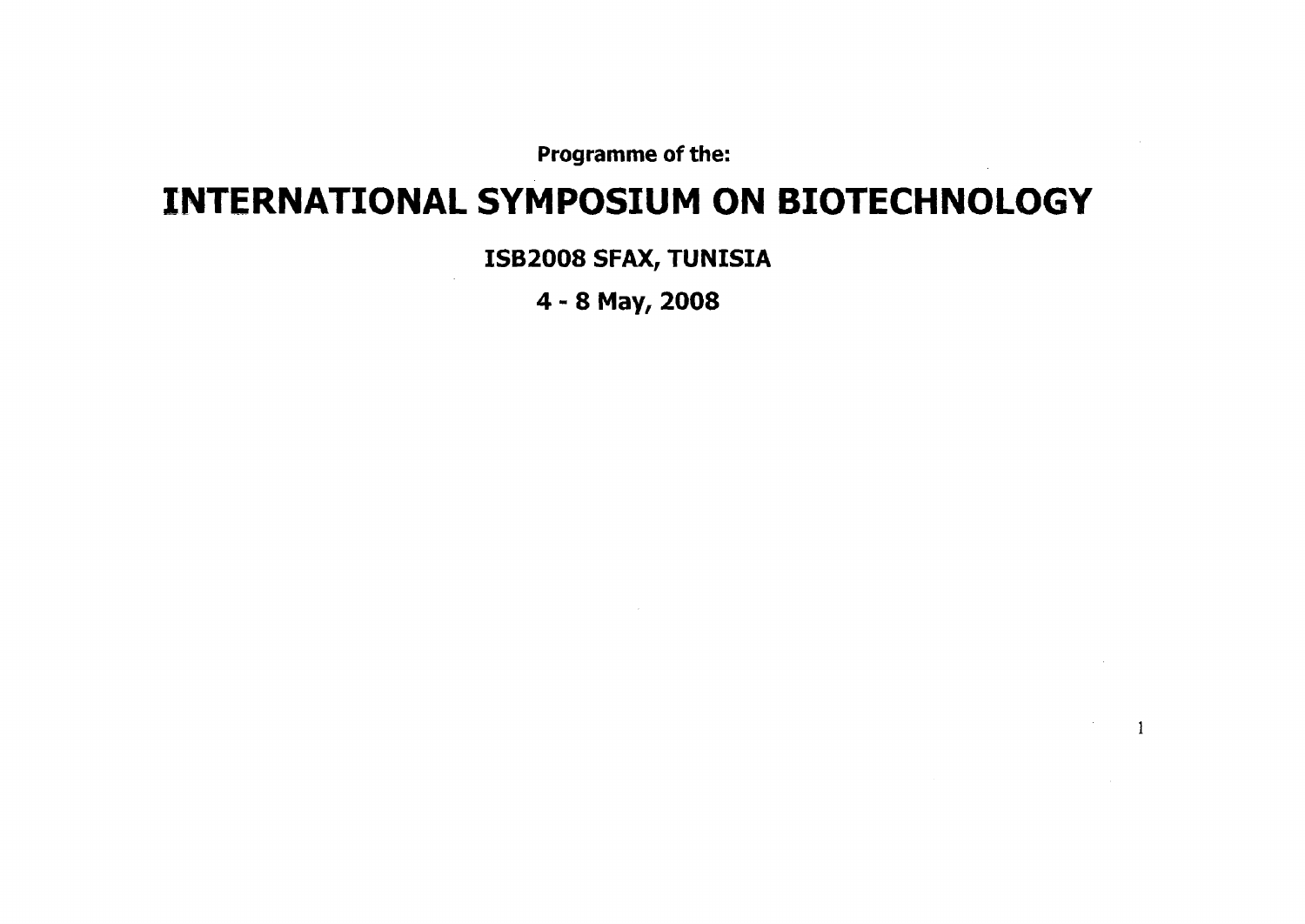# **Monday, May**  $5^{\text{th}}$

| <b>Session 1</b><br>Biotechnology for animal and                                                                                                                                                                          | <b>Session 2</b><br>Microbial and                                                                                                                                                                                          | <b>Session 3</b><br>Agricultural, Food and                                                                                                                                                                             | <b>Satellite Session</b><br><b>Innovative Biotechnology</b>                                                                                                                                     |
|---------------------------------------------------------------------------------------------------------------------------------------------------------------------------------------------------------------------------|----------------------------------------------------------------------------------------------------------------------------------------------------------------------------------------------------------------------------|------------------------------------------------------------------------------------------------------------------------------------------------------------------------------------------------------------------------|-------------------------------------------------------------------------------------------------------------------------------------------------------------------------------------------------|
| human health<br>and biopharmaceuticals                                                                                                                                                                                    | Environemental<br>Biotechnology                                                                                                                                                                                            | Marine biotechnology                                                                                                                                                                                                   |                                                                                                                                                                                                 |
| $9:00-10:00$ : PC 2<br>10:00-10:30: TC1-S1<br>10:30-11:00: Coffee break                                                                                                                                                   | $9:00-10:00$ : PC 2<br>10:00-10:30: TC1-S2<br>10:30-11:00: Coffee break                                                                                                                                                    | $9:00-10:00$ : PC 2<br>10:00-10:30: TC1-S3<br>10:30-11:00: Coffee break                                                                                                                                                | - Promembrane International conf.<br>-Food safety & traceability                                                                                                                                |
| 11:00-11:15: OC1S1<br>11:15-11:30 :OC2S1<br>$11:30-11:45:OC3S1$<br>11:45-12:00: OC4 S1<br>12:00-12:15: OC5 S1<br>12:15-12:30: OC6 S1                                                                                      | $11:00-11:15:OC1S2$<br>11:15-11:30 :OC2S2<br>11:30-11: 45: OC3S2<br>11:45-12:00: OC4 S2<br>12:00-12:15: OC5 S2<br>12:15-12:30: OC6 S2                                                                                      | 11:00-11:30: TC2-S3<br>11:30-11:45 :OC1S3<br>11:45-12:00: OC2S3<br>12:00-12:15: OC3S3<br>12:15-12:30: OC4 S3<br>12:30-12:45: OC5 S3                                                                                    | -Nanobiotechnology<br>- Biotechnology and Society<br>(Bioethics, education in<br>biotechnology)                                                                                                 |
| 12:30-14:00: Lunch<br>14:00-15:00: Poster session<br>$15:00-16:00$ : PC 3<br>16:00-16:30:TC2-S1<br>16:30-17:00: Coffee break<br>17:00-17:15: OC7 S1<br>17:15-17:30: OC8 S1<br>17:30-17:45: OC9 S1<br>17:45-18:00: OC10 S1 | 12:30-14:00: Lunch<br>14:00-15:00: Poster session<br>$15:00-16:00$ : PC 3<br>16:00-16:30:TC2-S2<br>16:30-17:00: Coffee break<br>17: 00-17:15: OC7 S2<br>17:15-17:30: OC8 S2<br>17:30-17:45: OC9 S2<br>17:45-18:00: OC10 S2 | 12:45-14 :00: Lunch<br>14:00-15:00: Poster session<br>$15:00-16:00:PC3$<br>16:00-16:30:TC3-S3<br>16:30-17:00: Coffee break<br>17: 00-17:15: OC6 S3<br>17:15-17:30: OC7S3<br>17:30-17:45: OC8 S3<br>17:45-18:00: OC9 S3 | - Principles of Quality Management<br>-Incubating innovations (Start-ups,<br>Spin-offs)<br>-Financing young innovative<br>companies<br>-From patent to profit:<br>commercialising your research |
|                                                                                                                                                                                                                           |                                                                                                                                                                                                                            |                                                                                                                                                                                                                        |                                                                                                                                                                                                 |

 $\sim$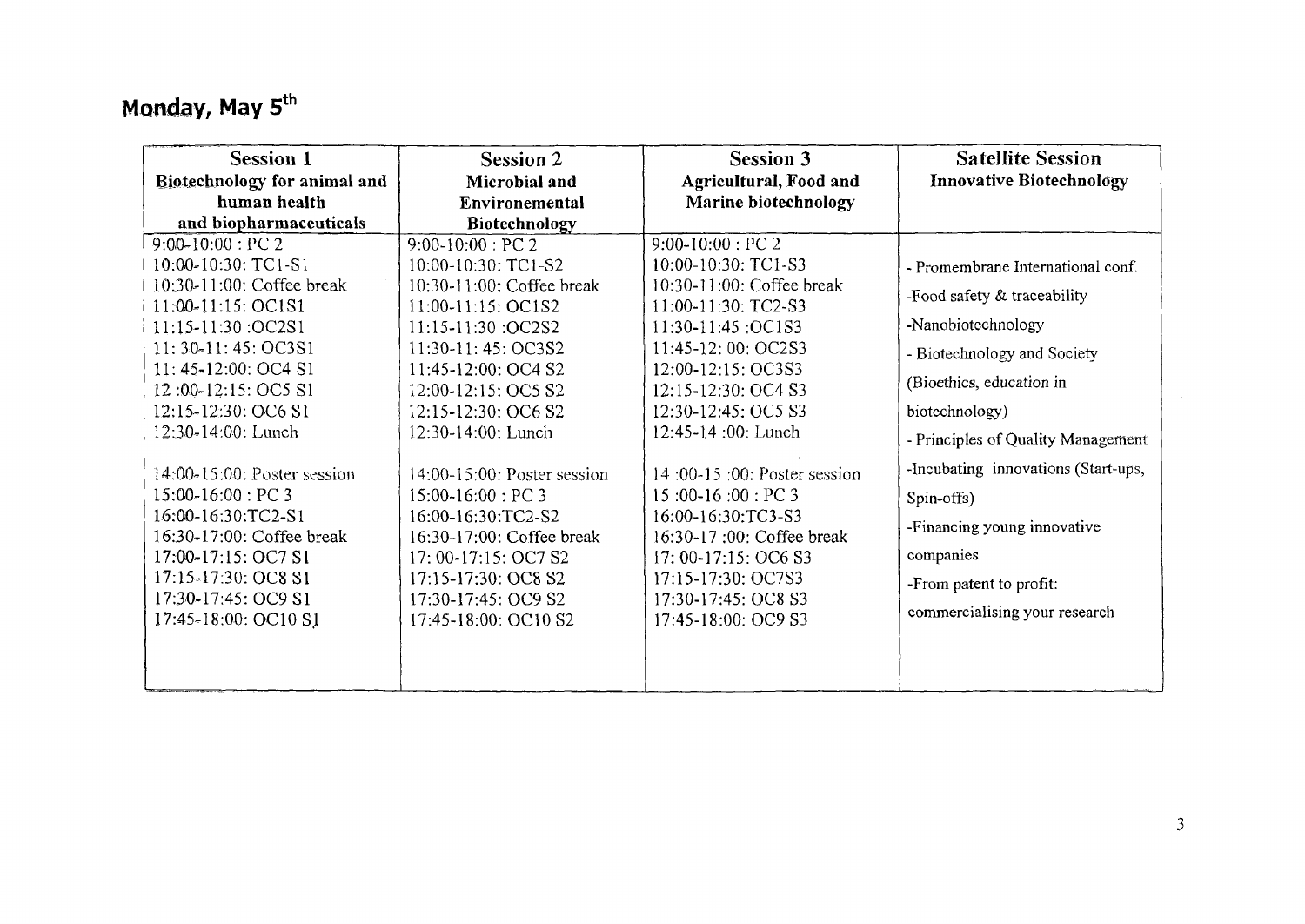# **Tuesday, May 6 th**

| <b>Session 1</b><br>Biotechnology for animal and<br>human health                                                                                                                                                                                                                                                                                                                                                                                                                 | <b>Session 2</b><br>Microbial and<br>environemental                                                                                                                                                                                                                                                                                                                                                                                                                           | <b>Session 3</b><br>Agricultural, Food and<br>Marine biotechnology                                                                                                                                                                                                                                                                                                                                                                                  | <b>Satellite Session</b><br><b>Innovative Biotechnology</b>                                                                                                                                                                                                                                                                                                            |
|----------------------------------------------------------------------------------------------------------------------------------------------------------------------------------------------------------------------------------------------------------------------------------------------------------------------------------------------------------------------------------------------------------------------------------------------------------------------------------|-------------------------------------------------------------------------------------------------------------------------------------------------------------------------------------------------------------------------------------------------------------------------------------------------------------------------------------------------------------------------------------------------------------------------------------------------------------------------------|-----------------------------------------------------------------------------------------------------------------------------------------------------------------------------------------------------------------------------------------------------------------------------------------------------------------------------------------------------------------------------------------------------------------------------------------------------|------------------------------------------------------------------------------------------------------------------------------------------------------------------------------------------------------------------------------------------------------------------------------------------------------------------------------------------------------------------------|
| and biopharmaceuticals<br>$9:00-10:00$ : PC 4<br>10:00-10:30: TC3-S1<br>10:30-11 :00: Coffee break<br>11:00-11:15: OC11S1<br>11:15-11:30 :OC12S1<br>11:30-11:45: OC13S1<br>11:45-12:00: OC14 S1<br>12:00-12:15: OC15 S1<br>12:15-12:30: OC16 S1<br>12:30-14:00: Lunch<br>14:00-15:00: Poster session<br>$15:00-16:00$ : PC 5<br>16:00-16:30:TC4-S1<br>16:30-17:00: Coffee break<br>17: 00-17:15: OC17 S1<br>17:15-17:30: OC18 S1<br>17:30-17:45: OC19 S1<br>17:45-18:00: OC20 S1 | Biotechnology (M E B)<br>$9:00-10:00$ : PC 4<br>10:00-10:30: TC3-S2<br>10:30-11:00: Coffee break<br>11:00-11:15: OC11S2<br>11:15-11:30 :OC12S2<br>11:30-11:45: OC13S2<br>11:45-12:00: OC14 S2<br>12:00-12:15: OC15 S2<br>12:15-12:30: OC16 S2<br>12:30-14:00: Lunch<br>14:00-15:00: Poster session<br>$15:00-16:00$ : PC 5<br>16:00-16:30:TC4-S2<br>16:30-17:00: Coffee break<br>17:00-17:15: OC17 S2<br>17:15-17:30: OC18 S2<br>17:30-17:45: OC19 S2<br>17:45-18:00: OC20 S2 | $9:00-10:00$ : PC 4<br>10:00-10:30: TC4-S3<br>$10:30-11:00$ : Coffee break<br>11:00-11:15: OC10S3<br>11:15-11:30 :OC11S3<br>11:30-11:45: OC12S3<br>11:45-12:00: OC13S3<br>12:00-12:15: OC14 S3<br>12:15-12:30: OC15 S3<br>12:30-14:00: Lunch<br>14:00-15:00: Poster session<br>$15:00-16:00:PC5$<br>16:00-16:30:TC5-S3<br>16:30-17:00: Coffee break<br>17: 00-17:15: OC16 S3<br>17:15-17:30: OC17S3<br>17:30-17:45: OC18 S3<br>17:45-18:00: OC19 S3 | - Promembrane International conf.<br>-Food safety & traceability<br>-Nanobiotechnology<br>- Biotechnology and Society<br>(Bioethics, education in<br>biotechnology)<br>- Principles of Quality Management<br>-Incubating innovations (Start-ups,<br>Spin-offs)<br>-Financing young innovative<br>companies<br>-From patent to profit:<br>commercialising your research |

 $\mathcal{L}^{\pm}$ 

 $\mathcal{F}(\mathcal{L})$  .

 $\sim$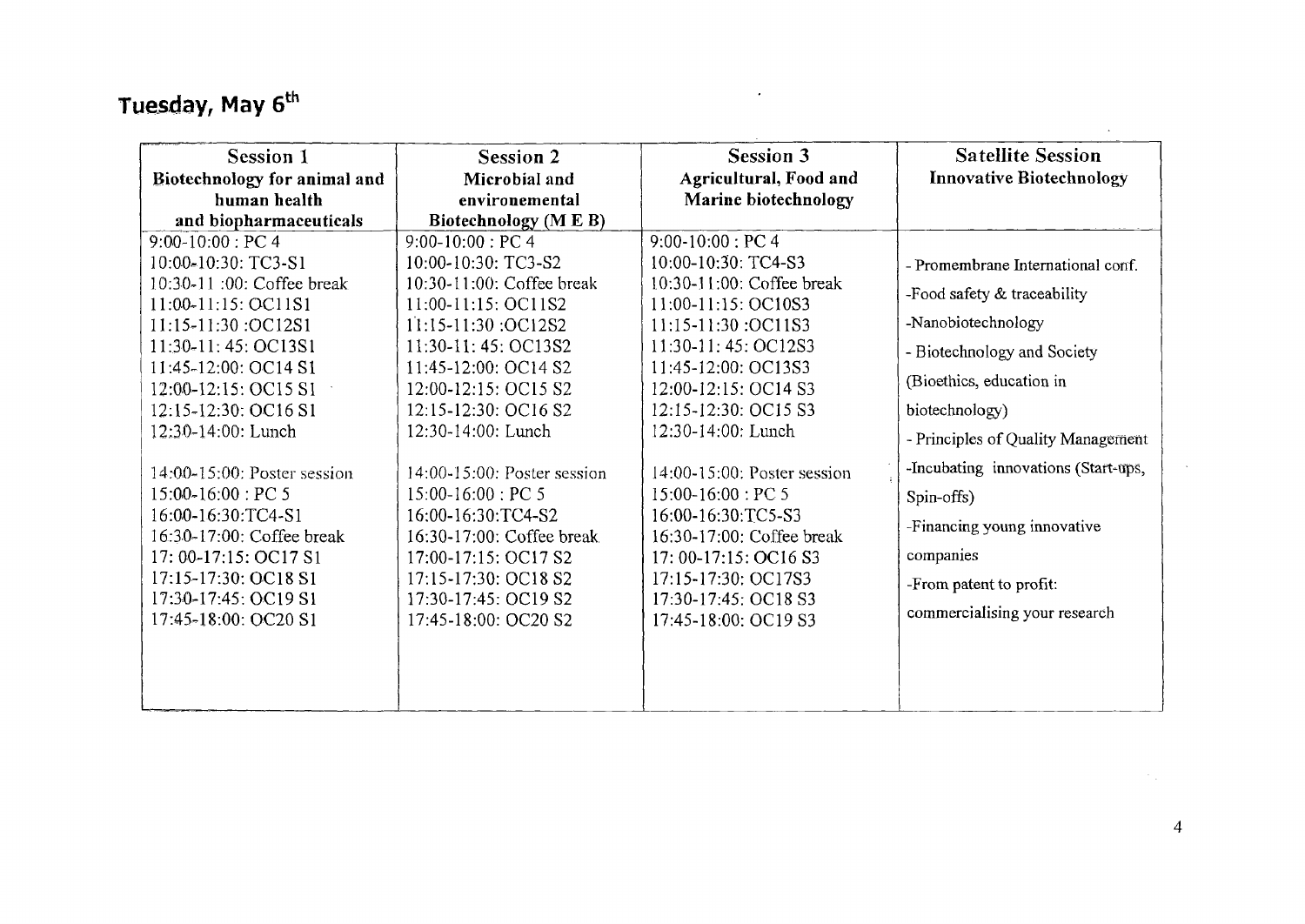## **Wednesday, May 7<sup>th</sup>**

| Session 1                    | <b>Session 2</b>            | <b>Session 3</b>            | <b>Satellite Session</b>            |
|------------------------------|-----------------------------|-----------------------------|-------------------------------------|
| Biotechnology for animal and | Microbial and               | Agricultural, Food and      | <b>Innovative Biotechnology</b>     |
| human health                 | environemental              | Marine biotechnology        |                                     |
| and biopharmaceuticals       | biotechnology (M E B)       |                             |                                     |
| $9:00-10:00$ : PC 6          | $9:00-10:00$ : PC 6         | $9:00 - 10:00 : PC6$        |                                     |
| 10:00-10:30: TC5-S1          | 10:00-10:30: TC5-S2         | 10:00-10:30: TC6-S3         | - Promembrane International conf.   |
| 10:30-11:00: Coffee break    | 10:30-11:00: Coffee break   | 10:30-11:00: Coffee break   | -Food safety & traceability         |
| 11:00-11:15: OC21S1          | 11:00-11:30: TC6-S2         | 11:00-11:15: OC20S3         |                                     |
| 11:15-11:30 :OC22S1          | 11:30-11:45 :OC21 S2        | 11:15-11:30:OC21S3          | -Nanobiotechnology                  |
| 11:30-11: 45: OC23S1         | 11:45-12: 00: OC22 S2       | 11:30-11:45: OC22S3         | - Biotechnology and Society         |
| 11:45-12:00: OC24 S1         | 12:00-12:15: OC23 S2        | 11:45-12:00: OC23S3         |                                     |
| 12:00-12:15: OC25 S1         | 12:15-12:30: OC24 S2        | 12:00-12:15: OC24 S3        | (Bioethics, education in            |
| 12:15-12:30: OC26 S1         | 12:30-12:45: OC25 S2        | 12:15-12:30: OC25 S3        | biotechnology)                      |
| 12:30-14:00: Lunch           | 12:45-13:00: OC26 S2        | 12:30-14:00: Lunch          | - Principles of Quality Management  |
|                              | 13:00-14:00: Lunch          |                             |                                     |
| 14:00-15:00: Poster session  |                             | 14:00-15:00: Poster session | -Incubating innovations (Start-ups, |
| 15:00-16:00 : PC 7           | 14:00-15:00: Poster session | $15:00-16:00:PC7$           | Spin-offs)                          |
| 16:00-16:30:TC6-S1           | 15:00-16:00: PC 7           | 16:00-16:30:TC7-S3          | -Financing young innovative         |
| 16:30-17:00: Coffee break    | 16:00-16:30:TC7-S2          | 16:30-17:00: Coffee break   |                                     |
| 17: 00-17:15: OC27 S1        | 16:30-17:00: Coffee break   | 17: 00-17:15: OC26 S3       | companies                           |
| 17:15-17:30: OC28 S1         | 17: 00-17:30: TC8-S2        | 17:15-17:30: OC27S3         | -From patent to profit:             |
| 17:30-17:45: OC29 S1         | 17:30-17:45: OC27 S2        | 17:30-17:45: OC28 S3        | commercialising your research       |
| 17:45-18:00: OC30 S1         | 17:45-18:00: OC28 S2        | 17:45-18:00: OC29 S3        |                                     |
|                              | 18:00-18:15: OC29 S2        |                             |                                     |
|                              | 18:15-18:30: OC30 S2        |                             |                                     |
|                              |                             |                             |                                     |
|                              |                             |                             |                                     |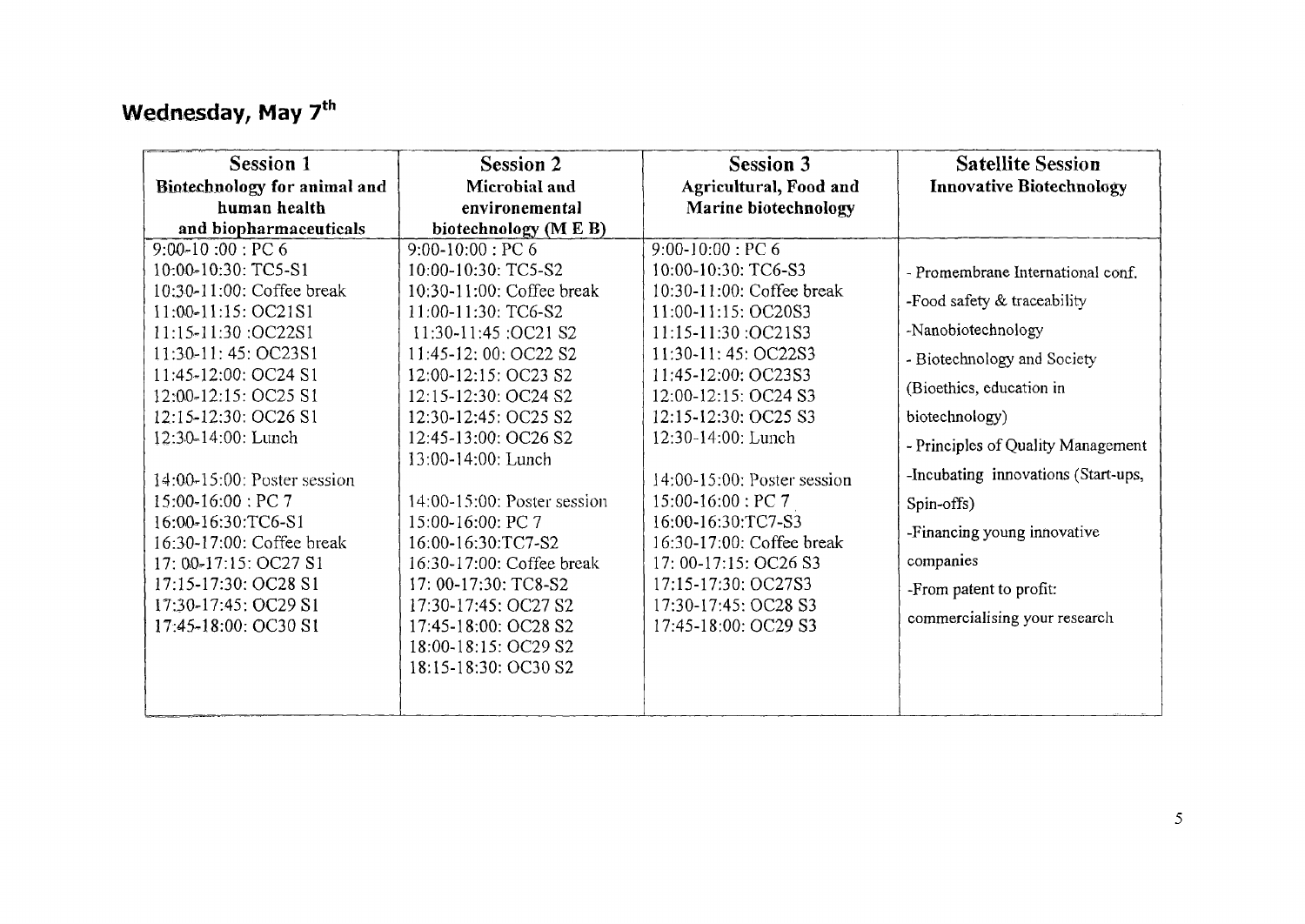## Thursday, May 8<sup>th</sup>

| Session 1<br>Biotechnology for animal and<br>human health<br>and biopharmaceuticals                                                                                                                                                                                           | <b>Session 2</b><br>Microbial and environemental<br>biotechnology (M E B)                                                                                                                                                   | <b>Session 3</b><br>Agricultural, Food and<br>Marine biotechnology                                                                                                                                                      | <b>Satellite Session</b><br><b>Innovative Biotechnology</b>                                                                                                                                       |
|-------------------------------------------------------------------------------------------------------------------------------------------------------------------------------------------------------------------------------------------------------------------------------|-----------------------------------------------------------------------------------------------------------------------------------------------------------------------------------------------------------------------------|-------------------------------------------------------------------------------------------------------------------------------------------------------------------------------------------------------------------------|---------------------------------------------------------------------------------------------------------------------------------------------------------------------------------------------------|
| $9:00-10:00$ : PC8<br>10:00-10:30: TC7-S1<br>10:30-11:00: Coffee break<br>11:00-11:15: OC31 S1<br>11:15-11:30 :OC32 S1<br>11:30-11: 45: OC 33 S1<br>11:45-12:00: OC 34 S1<br>12:00-12:15: OC 35 S1<br>12:15-12:30: OC 36 S1<br>12:30-12:45: OC 37 S1<br>12:45-13:00: OC 38 S1 | $9:00-10:00$ : PC8<br>10:00-10:30: TC9-S2<br>10:30-11:00: Coffee break<br>11:00-11:30: TC10-S2<br>11:30-11:45: OC 31 S2<br>11:45-12:00: OC 32 S2<br>12:00-12:15: OC 33 S2<br>12:15-12:30: OC 34 S2<br>12:30-12:45: OC 35 S2 | $9:00-10:00:PC8$<br>10:00-10:30: TC8-S3<br>10:30-11:00: Coffee break<br>$11:00-11:30:TC9-S3$<br>11:30-11:45: OC 30S3<br>11:45-12:00: OC 31S3<br>12:00-12:15: OC 32 S3<br>12:15-12:30: OC 33 S3<br>12:30-12:45: OC 34 S3 | - Promembrane International<br>conf.<br>-Food safety & traceability<br>-Nanobiotechnology<br>- Biotechnology and Society<br>(Bioethics, education in<br>biotechnology)<br>- Principles of Quality |
| 12:45-13:15: closing Ceremony<br>13:15-14:45: Lunch<br>15:00-Touristic trip<br>20:00-Dinner-Ceremony                                                                                                                                                                          | 12:45-13:15: closing Ceremony<br>13:15-14:45: Lunch<br>15:00-Touristic trip<br>20:00-Dinner-Ceremony                                                                                                                        | 12:45-13:15: closing Ceremony<br>$13:15 - 14:45$ : Lunch<br>15:00-Touristic trip<br>20:00-Dinner-Ceremony                                                                                                               | Management<br>-Incubating innovations<br>(Start-ups, Spin-offs)<br>-Financing young innovative<br>companies<br>-From patent to profit:<br>commercialising your<br>research                        |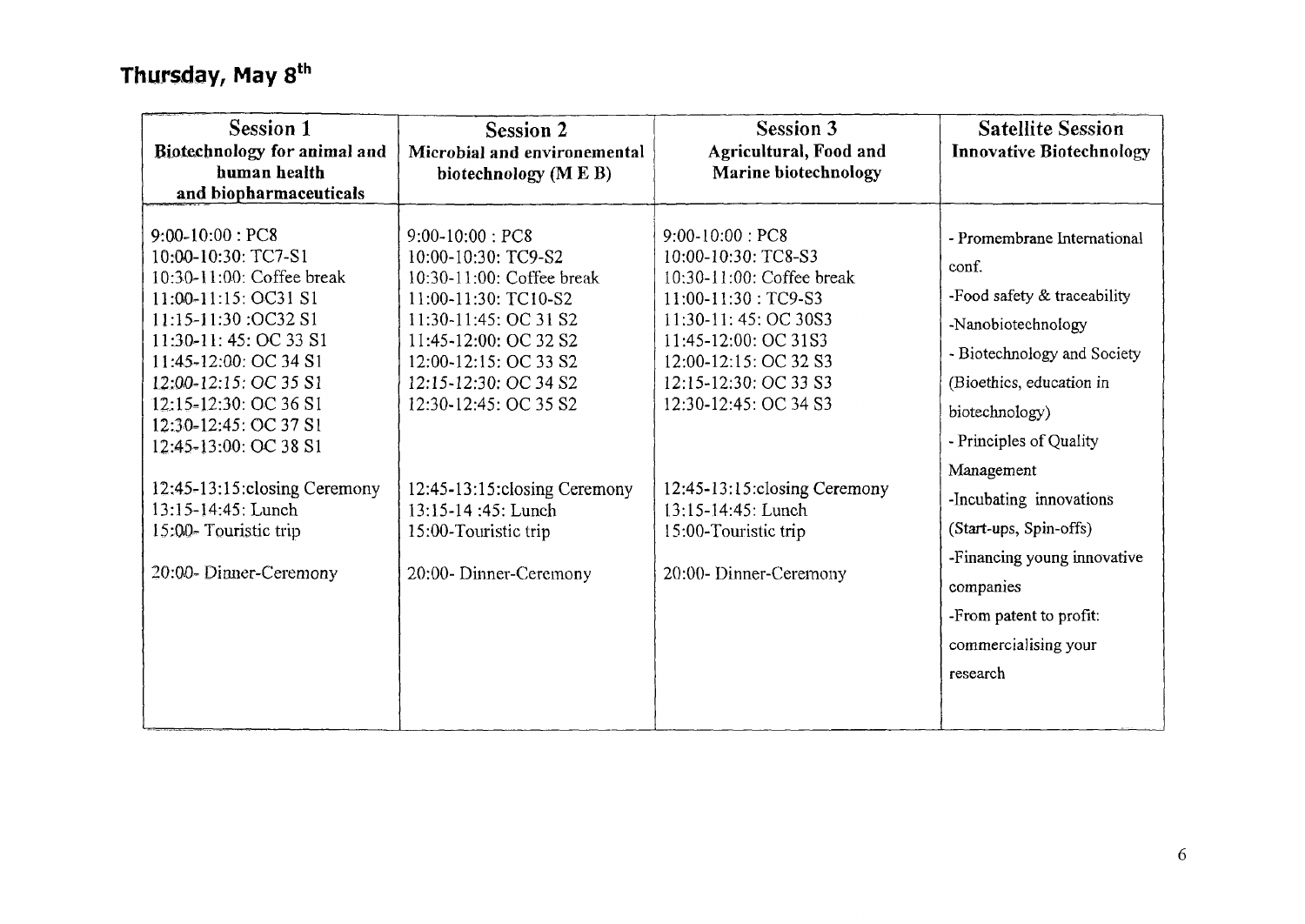- PC: Plenary Conference
- TC: Session Conference
- OC: Oral Communication
- • **Satellite Session:** Economic and Biosafety aspects of Biotechnology:
	- Start-ups, Spin-offs
	- Biosafety
	- Principles of Quality Management
	- Biotechnology and Society
	- Education in Biotechnology

### **800 participants from 32 countries**

- 4 107 Oral Communications
- A 26 Session Conferences
- 4 08 Plenary Conferences
- •é 540 Posters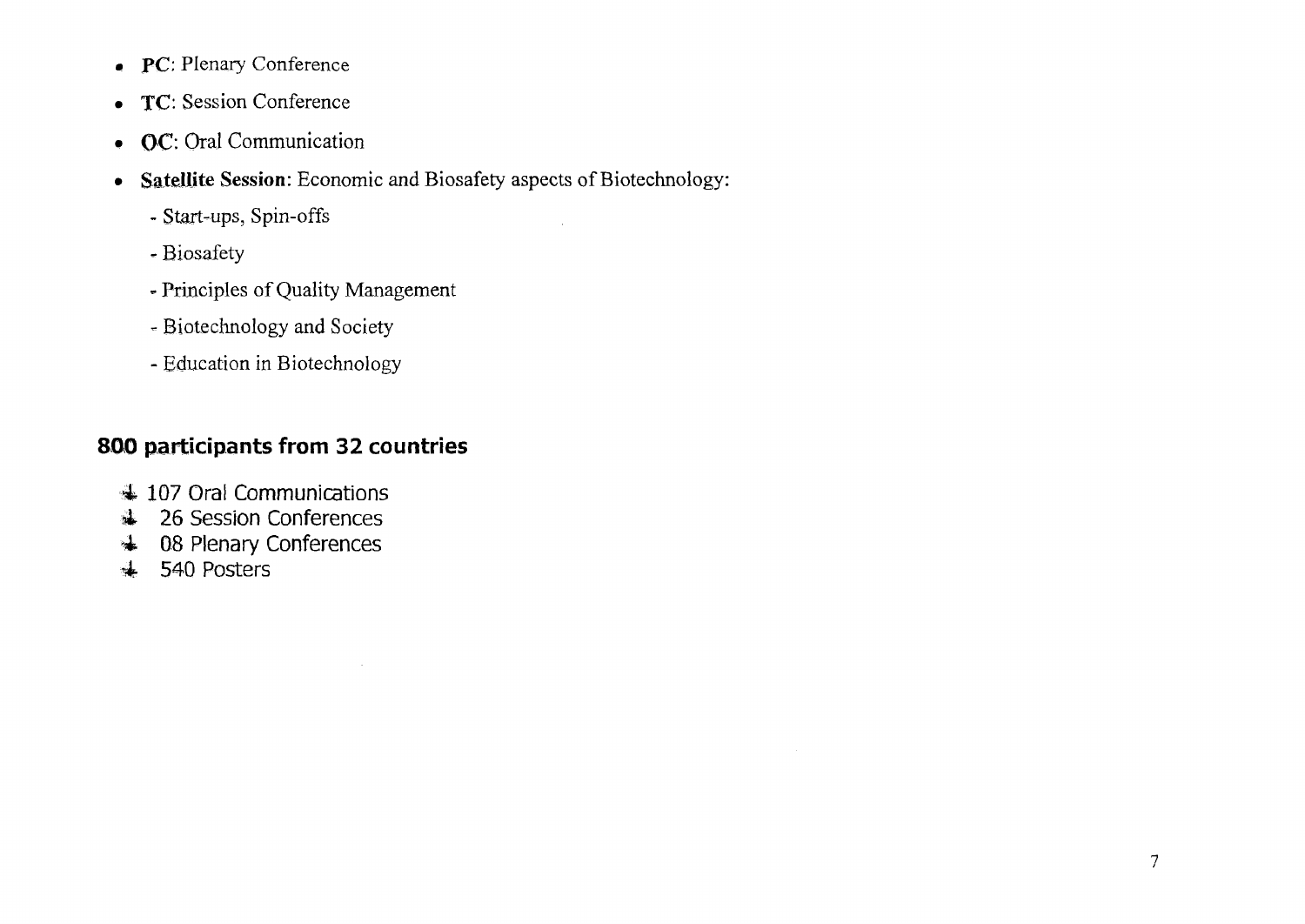# **PROGRAMME OF ISB2008**

## **Plenary Conferences:**

**Sunday, May 4<sup>th</sup> <b>Sunday, May 4**<sup>th</sup> **18:00-19:00**: Chairpersons: Pr. A. El Abed [Loaded of Mission to the Prime Minister] Pr. H. Ben Dhia [President of the University of Sfax]

& Pr. R. Ellouz [Centre of Biotechnology of Sfax- CBS]

PCI: **Pr. Daniel THOMAS,** University of Technology of Compiègne (UTC), France

Title" **RIOREFINERY- Biotechnology for the conversion of biomass into biomolecules, biomaterials and biofuels."** 

#### Monday, May 5<sup>th</sup>

**09:0,0»!0:00:** Chairperson: Pr. H. Ayadi [Director General of the CBS] PC2: **Pr. Hechmi LOUZIR,** Pasteur Institute of Tunis Title:" Immunology of human leishmaniasis: challenges for vaccine development" 15:00-16:00: Chairperson: Pr. S. Jaoua [CBS] PC3: **Pr. Brian FEDERRICI,** University of California, USA Title:" Basic Biology and Genetic Engineering of *Bacillus thuringiensis"*  Tuesday, May 6<sup>th</sup> 9:00-10:00: Chairperson: Pr. S. Hamon [IRD Montpellier] PC4: **Pr. Martin PARRY,** Centre for Crop Genetic Improvement, UK Title:" **Integrated Approaches to Wheat Improvement under drought." 15:0,0-16:0,0:** Chairperson: Pr. S. Abdelhak [Pasteur Institute of Tunis] PCS: **Pr. Hitoshi MIYAZAKI,** ARENA, Tsukuba University, Japan Title:" **Effects of Olive Leave Compounds on the Functions of Vasculature and Ovary.** " Wednesday, May 7<sup>th</sup> 9:00-10:00: Chairperson: Pr. A. Gargouri [CBS] PC6: **Pr. David HOPWOOD,** John Innes Centre, UK Title:" **Using Microbial Genetics to Find and Develop New Antibiotics."**  15:00-16:00: Chairperson: Pr. S. Sayadi [CBS] PC7: **Pr. Christine PETIT,** Pasteur Institute, France Title:" **Human Hereditary Deafness: from genes to pathogenis and beyond."**  Thursday, May 8<sup>th</sup> 09:00-10:00: Chairperson: Pr. H. Makni [Faculty of Medicine of Sfax] PC8: **Pr.** S. **Chauhan VIRANDER.,** ICGEB, India Title: "Development of Malaria Vaccine: Current Scenario"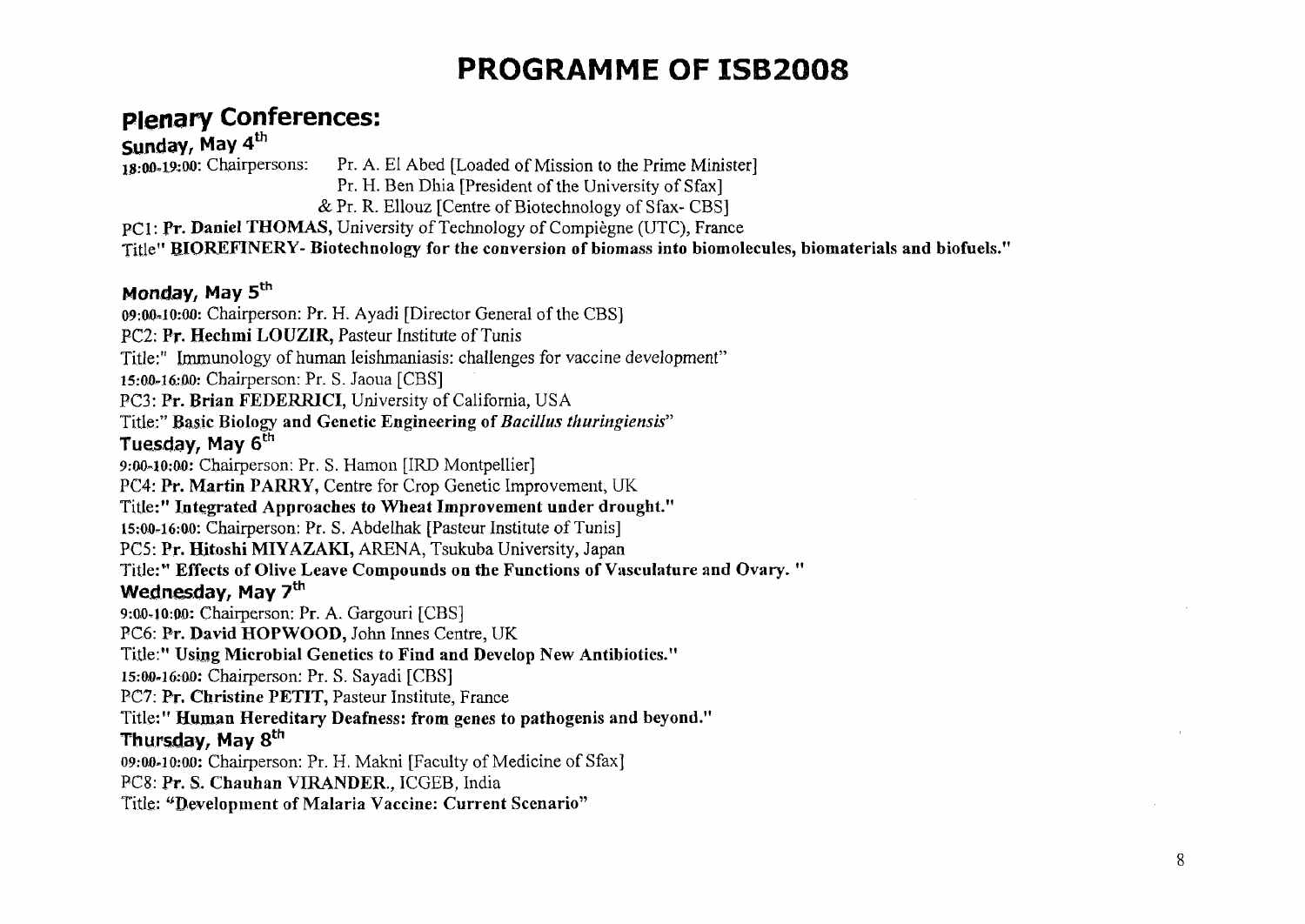#### **Session Conferences: Monday, May 5th**

**10:00-10:30:** TC1-S1: **Pr.Takashi KURIKI,** Biochem.Res.Lab., Ezaki Glico Co., Japan Title: **"Relationship between Structure and Immunostimulating Activity of Enzymatically Synthesized Glycogen" Chairpersons: Pr. F. Fakhfakh** [Faculty of Médecine of Sfax] & **Pr.** C. **Granier** [CNRS FRE Montpellier]

10:0040:30 : TC1-S2: **Pr. Hidetaka HORI**, University of Niagata, Japan Title: **"Recycle of waste /sludge from food industry and live stock feces for compost" Chairpersons: Pr. S. Jaoua** [CBS] & **Pr. M. Potts** [Virginia Tech.]

**10:00-10:30:** TC1-S3: **Pr. Emmanuel GUIDERDONI**, CIRAD, France Title: **"Rice Mutant Resources for Deciphering Developmental and Adaptive Processes" [1:0041:3.0:** TC2-S3: **Pr. Juan FERRE,** University of Valencia,Spain Title: **"Basis of resistance to** *Bacillus thuringiensis* **toxins in Lepidoptera " Chairpersons: Pr. N. Marrakchi** [Pasteur Institute of Tunis] & **Pr. M. Mathlouthi** [Faculty of Science, Reims]

16 :0046:30: TC2-S1: **Pr. Mauro GIACCA,** ICGEB, Italy Title:" **Gene and cell therapy for cardiovascular disorders" Chairpersons: Pr. A. Hammami** [Faculty of Medicine of Sfax] & **Pr.** M. TakahirofUniversity of Tsukuba, Japan]

16:0046:30: TC2-S2: **Pr. Malcolm POTTS,** Virginia Tech, USA and Qatar University Title: **"Roof Biofilm: A Unique Biotechnological Resource" Chairpersons: Pr. N. Zouari** [CBS] & **Pr. Y. T. Gargouri** [EMS]

16:00-16:30:TC3-S3: Pr. Gerald BERKOWITZ ., University of Connecticut, USA Title: **"Mechanisms mediating Ca2+ involvement in pathogen perception, programmed cell death and plant innate immunity" Chairpersons: Pr. A. Ghorbel** [CBBC] & E. **Bonnin** [INRA, France]

#### **Tuesday, May 6th**

**10:0,040:30:** TC3-S1: **Dr. Balkis BOUHAOUALA,** Pasteur Institute of tunis .Tunisia Title: **"From classical antibody based immunotherapy to engineered nanobodies" Chaipersons: Pr. R. Gargouri** [CBS] & Pr. M. Aouni [ Faculty of Pharmacy of Monastir]

**10:00-1030** TC3-S2: **Pr. Samir BEJAR** , CBS, Tunisia Title: **"Two original isomerases involved in low caloric sugar production: Screen, characterization, cloning, study of structure function relationship, improvement and application." Chairpersons: Pr. S. Ellouz-Chaâbouni** [ENIS] *&* **Pr.** H. **Mejdoub[** Faculty of Science of Sfax]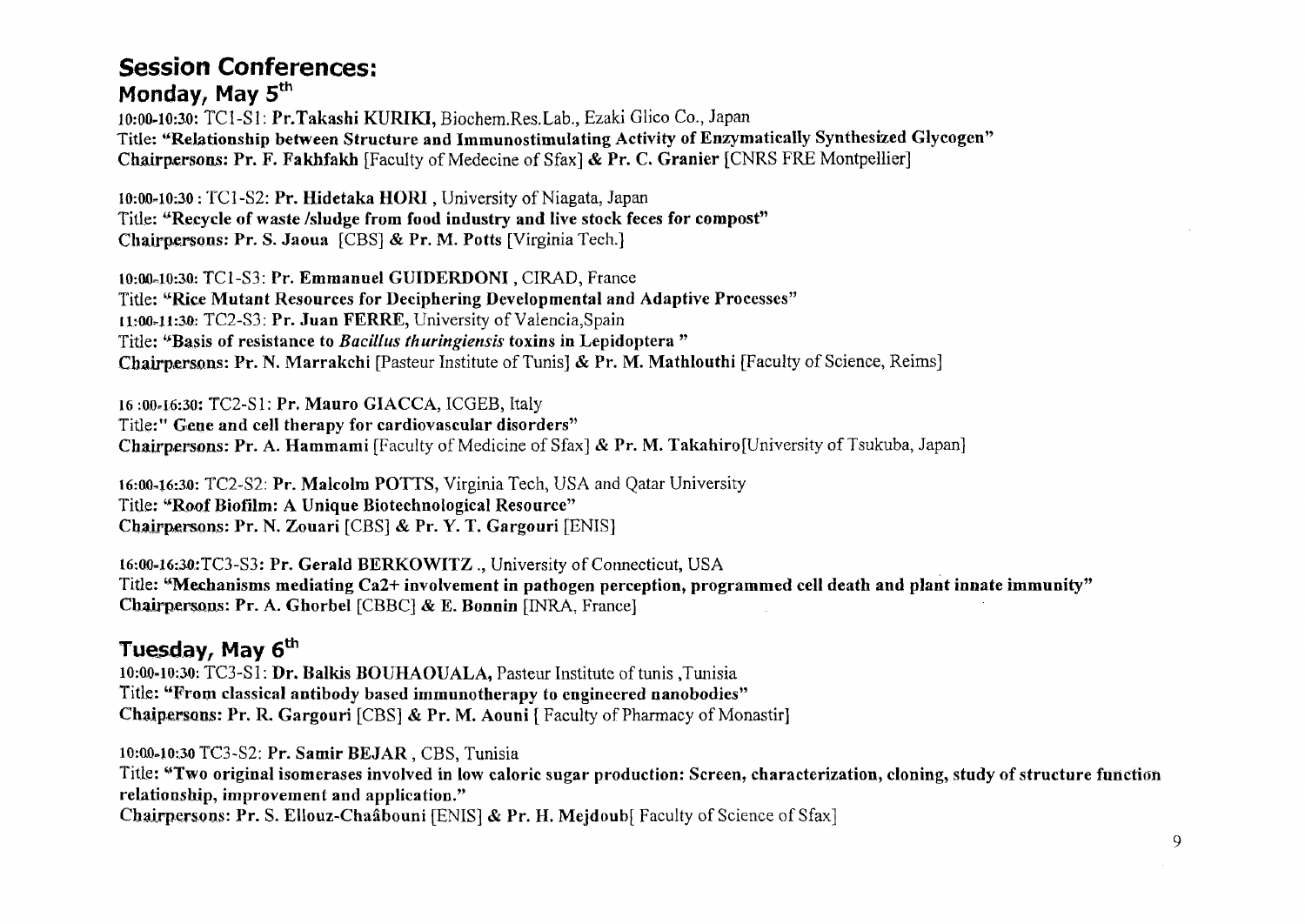10:00.10:30 TC4-S3: **Pr. Khaled MASMOUDI,** CBS, Tunisia Title: **"Functional characterization of genes involved in drought and salinity tolerance in plants" Chairpersons: R. Gargouri Bouzid** [ENIS] & **Pr. J. Ferre** [University of Valencia Spain]

16:QO-16;30-.TC4-S1-. **Pr. M. PARKER IQBAL,** National Research Center, Egypt Title: **"Gene-Environment Interactions in Oesophageal Cancer in South Africa"**  Chairpersons: **Pr F. Hentati** [Faculty of Medicine of Tunis] & **Pr. A. Ghorbel** [Faculty of Medicine of Sfax]

16:00-16:30:TC4-S2: Pr. Gerhard SCHORIES, TTZ, Germany

Title: "lignocellulosic co-substrates for anaerobic digestion of agricultural wastes and energy crops (Project AGROBIOGAS)" **Chairpersons: Pr. A. Cornet** [IRD France] & **Pr. M. Hamdi** [INSAT]

16:Q0-16-:30:TC5-S3: **Pr. Estelle BONNIN,** INRA, France Title: **"Extraction of "green labelled" pectin from plant by-products" Chairpersons: Pr S. Bejar** [CBS] & **Pr. C. Franche** [IRD, Montpellier]

#### Wednesday, May 7<sup>th</sup>

10:00=10:30 TC5-S1: **Pr. Salem CHOUAIEB,** INSERM, France Title: **"tumor resistance to specific lysis : a major hurdle for successful immunotherapy of cancer" Chairpersons: Pr. M. ElAyeb** [Pasteur Institute of Tunis] & **Pr. A. Bartegi [Higher Institute of Biotechnology of Monastir]** 

**10:00=10;30** TC5-S2: **Pr. Abdellatif BOUDABBOUS** , FST, Tunisia Title: **"Bacterial species, reality or mirage"? ll:0ft4l:3i):TC6-S2: Pr J. A. C. ARCHER,** Dep. Genetics. Univ. Cambridge , UK Title: **"Building of Genomics led green chemistry for industrial biotechnology Chairpersons: Pr. M. Nasri** [ENIS] & **Pr. A. Dhouib** [CBS]

10:00-10:30 TC6-S3: Pr. Claudine FRANCHE, IRD, France Title: "Genetic **transformation of forest trees" Chairpersons: Pr. S. Hamon** [IRD, Montpellier] & **Pr. F. Molina** [CNRS, France]

l6;DO=l6:ao:TC6-Sl: **Pr. Suad AL FADHLI,** Faculty of Allied Heath sciences, Kuwait Title: **"Susceptibility genes for Systemic Lupus Erythematosus in the Kuwaiti population" Chairperson: Pr. J. Hachicha** [Faculty of Medicine of Sfax] *&* **Pr.** L. **Keskes** [Faculty of Medicine of Sfax]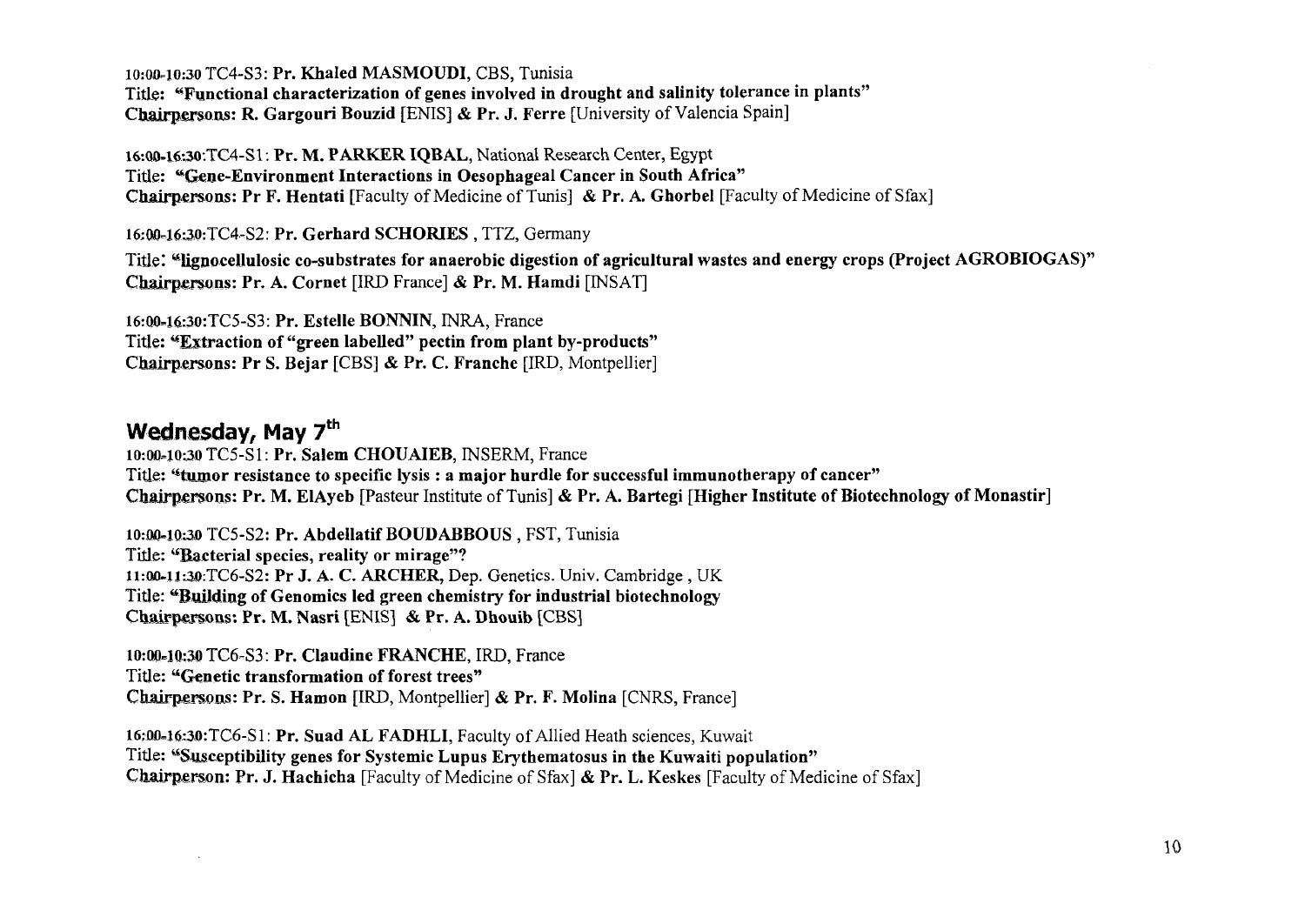16:00-16:30:TC7-S2: Pr. Nidhal HILAL, Centre for Clean Water Technologies, UK Title- **«Quantification of (bio) interactive forces at the nano-scale"**  17:00-17:30:TC8-S2: Pr. Jean Luc THOLOZAN Title: **"Extremophylic anaerobic bacteria: Characterization, ecology and potential applications" Chairpersons: Pr. H. Belguith** [CBS] & **Pr. M. Labat** [IRD Marseille]

16:OJQ-16:30:TC7-S3: **Pr. Frank MOLINA,** CNRS, France Title: **"BaSysBio, a systems biology approach for Bacillus Subtilis modelling" Chairpersons: Pr. N. Drira** [ Faculty of Science of Sfax] & **R. Frutos** [CIRAD Montpellier]

#### **Thursday, May 8th**

**10:00-10:3.0** TC7-S1: **Pr. Ahmed REBAI**, CBS, Tunisia Title: **"Computational biology approaches help in understanding cancer" Chairpersons: Pr. S. Masmoudi** [CBS] & **Pr. A. Martial** [Institue Français de Coopération Tunis]

10:00-10:30 TC9-S2: **Pr. Richard HASER,** CNRS, France

Title: **"News from sugar-converting enzymes: from structures towards catalysis and synthesis of attractive oligosaccharides" 11:00-11:30** TC**10- S2: Pr. Mohamed AMAR,** CNRST, Morocco Title: **"Biological Resource Centres for Bioeconomy in Developing Countries" Chairpersons: Pr. N. Gharsallah** [ Faculty of Science of Sfax] & **Pr.** S. **Maâlej** [ Faculty of Science of Sfax]

**10:00-10:30** TC8-S3: **Pr. Noureddine DRIRA,** FSS, Tunisia Title: **"Biotechnologie et déterminisme du sexe chez les végétaux supérieurs" 11:0fl-l 1:30** TC9-S3 : **Pr. Mahmoud SAKER,** National Research Center, Egypt Title: "Plant Biotechnology in Egypt: Current Status and Future Scenarios" **Chairpersûn: Pr M. N. Marzouki** [INSAT]& **Pr. K. Masmoudi** [CBS]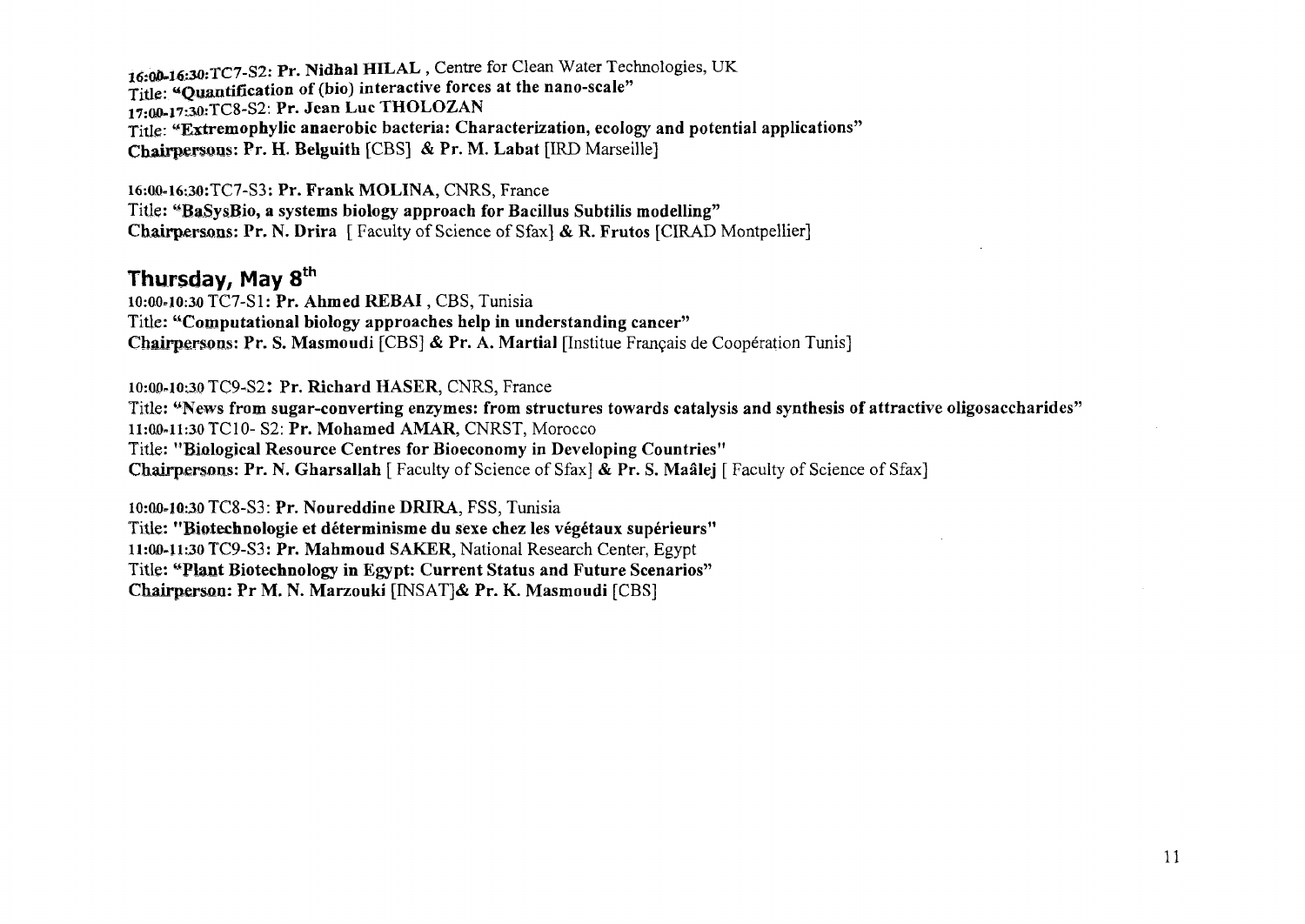## **SESSIONS PROGRAMME**

#### **Sunday, May, 4th 2008**

**09:00-15:00:** Registration **16:0»0-18:00:** Opening Ceremony

 $\gamma$  .

**18:Q0-19:Q0: Chairpersons: Pr. A. El Abed** [Loaded of Mission to the Prime Minister] Pr. H. Ben Dhia [President of the University of Sfax] & **Pr. R. EIlouz** [Centre of Biotechnology of Sfax- CBS]

**Plenary Conference 1 (PCI): Pr. Daniel Thomas,** University of Technology of Compiègne, France Conference title: "BIOREFINERY- Biotechnology for the conversion of biomass into biomolecules, biomaterials and biofuels"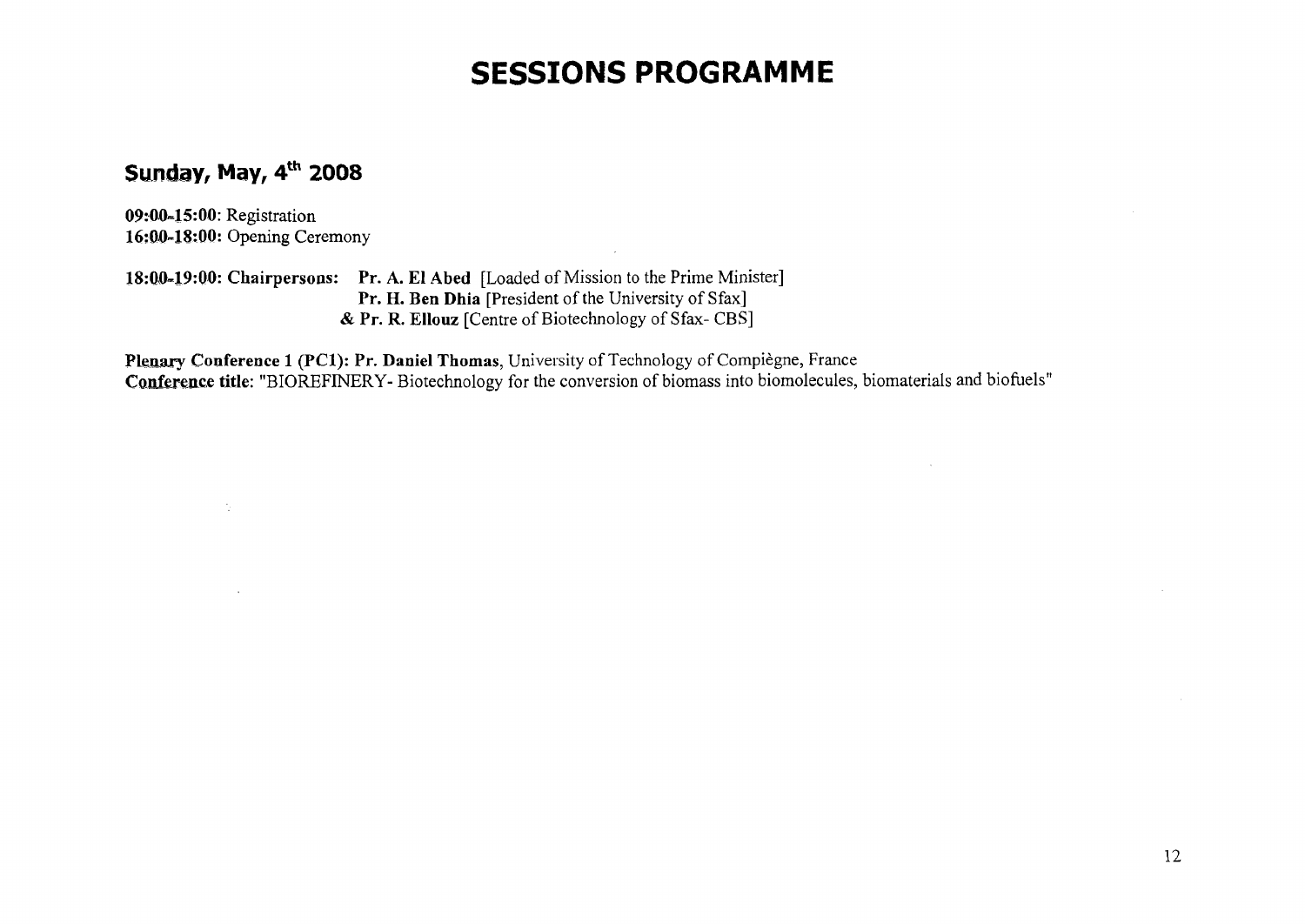#### **SESSION 1: BIOTECHNOLOGY FOR HUMAN HEALTH**

#### **Monday, May 5th**

**09:0040:00: Chairperson: Pr. H. Ayadi** [Director General of the CBS]

PC 2: Pr. Hechmi LOUZIR "Immunology of human leishmaniasis: challenges for vaccine development"

**10:00-12:30: Chairpersons: Pr. F. Fakhfakh** [Faculty of Médecine of Sfax] & **Pr. C. Granier** [CNRS FRE Montpellier]

**10** :**0,0-10 :30:** TCI**-SI: Pr.Takashi KURIKI** "Relationship between Structure and Immunostimulating Activity of Enzymatically Synthesized Glycogen"

**10:30-11:00:** Coffee break

**11:00-11:15:** OC1 SI **: Imène TURKI** "Development of a Genetically Fused Recombinant Antibody Fragment-Green Fluorescent Protein Conjugate for Rabies Virus Diagnosis"

**11:15-11:30:** OC2 SI: **Maria KABBAGE** "HSP 27, PDI and PPI Are Dysregulated in both Female and Male Breast Infiltrating Ductal Carcinomas (TDCA): An IEF/NEPHGE-2-DE- MS investigation"

**11:30-11: 45:** OC3 SI: **Jenan AL-MATOUQ** "Pattern of Expression of Triiodothyronine , Somatostatin hormone Receptors, and 5' Deiodmase in different Breast Pathologies versus Normal and Lactational tissues"

**11:45-12:00:** OC4 SI: **Jihène ELLOUMI** "EGFR expression in *E.coli:* N and C-termini truncation"

**12 :00-12:15:** OC5 SI: **Imen MILADI-ABDENNADîER** "Aberrant CpG island hypermethylation of multiple genes in colorectal neoplasia" **12:15-12:30: OC6** SI: **Sondes KARRAY-CHOUAYEKH** "DNA hypermethylation in breast cancer and its association with clinicopathological features"

**12:30-14:00:** Lunch 14:00-15:00: Poster session

15:00-16:00: **Chairperson:** Pr. S. **Jaoua** [CBS] PC 3: Pr. **Brian FEDERICI** "Basic Biology and Genetic Engineering of *Bacillus thuringiensis"* 

**16:00=18:00: Chairpersons: Pr. A. Hammami** [Faculty of Medicine of Sfax] *&* **Pr. M. Takahiro**[University of Tsukuba, Japan] **16:00-16:30:TC2-S1:** Pr. **Mauro GIACCA** " Gene and cell therapy for cardiovascular disorder" 16:30-17:00: Coffee break **17: 00-17:15:** OC7 SI: **Saima SADAF** "High-level expression and production of bubaline somatotropin in Escherichia coli" **17:15-17:30:** OC8 SI: **Sofiene BEZZINE** "Overview on phospholipase A2 and involvement in inflammation" **17:30-17:45:** OC9 SI: **Zihni DEMIRBAG** "Molecular analysis of Chilo iridescent virus (CIV) genes belong to three temporal classes" **17:45-18:00:** OC10 SI: **Saloua LASSOUED** "In vitro Analysis of the oxidative profile in Epstein-Barr virus target cells during the early stages of infection and after lytic cycle induction"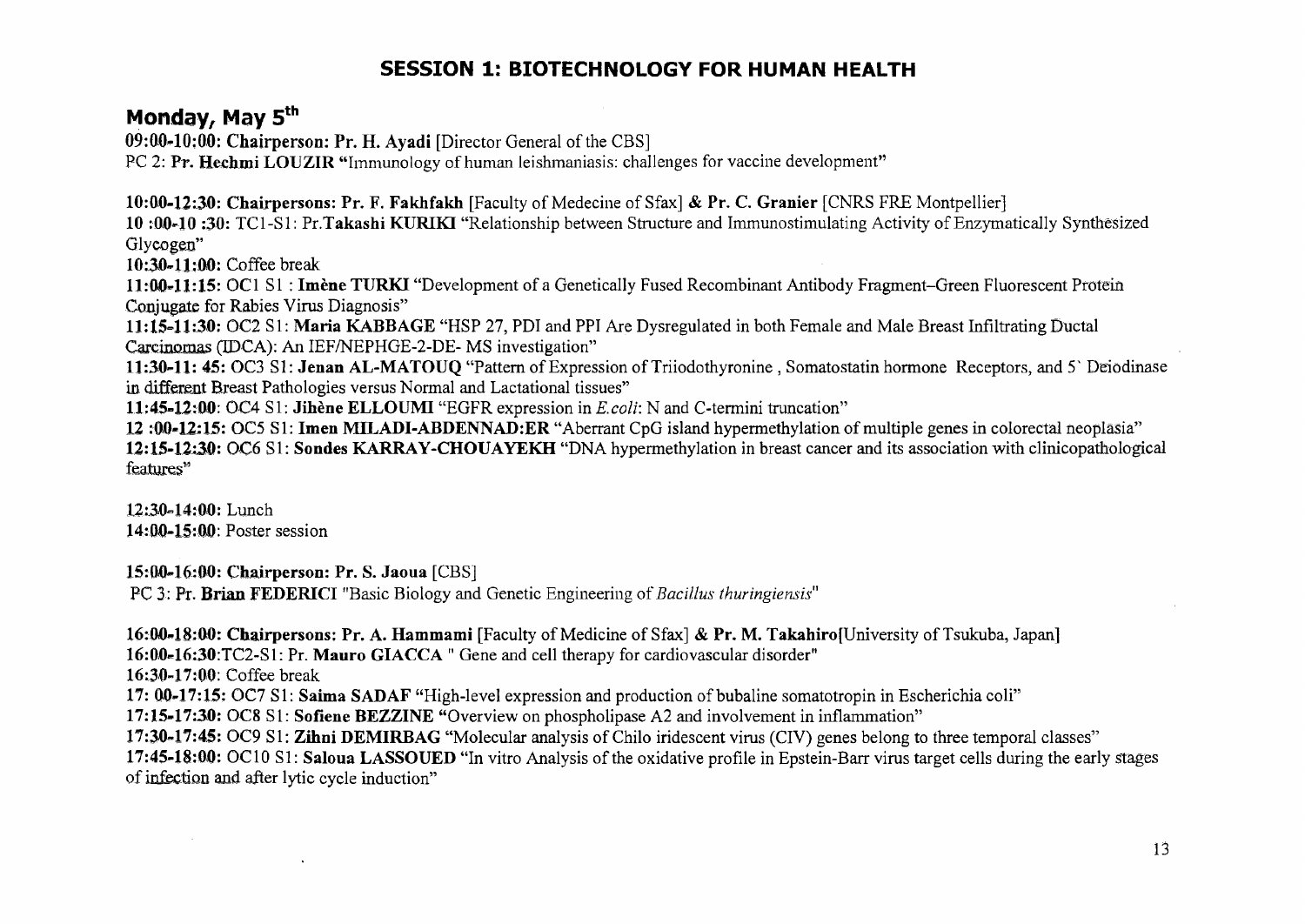#### **Tuesday, May 6tn**

**9:00-10 :00 : Chairperson: Pr. S. Hamon** [IRD Montpellier] PC 4: Pr. **Martin PARRY** "Integrated Approaches to Wheat Improvement under drought"

**10:00-12:30: Chaipersons: Pr. R. Gargouri** [CBS] **& Pr. M. Aouni** [ Faculty of Pharmacy of Monastir]

**10:00=10:30:** TC3-S1: Dr. **Balkis BOUHAOUALA** "From classical antibody based immunotherapy to engineered nanobodies" **10:30-11:00:** Coffee break

**11:00-11:15:** OC1**1** SI **: Imen HADJI SFAXI** "Characterization of Superoxide Dismutase Iso-enzymes From Allium sativum. Effects on Tumor Cell Lines"

**11:15-11:30** :OC12 SI : **Salma ABDELMOULA-SOUISSI** "High-level expression of human tumour suppressor P53 in the methylotrophic yeast: Pichia pastoris"

**11:30-11: 45:** OC13 SI : **Ines Zidi** "Importance of HLA-G regulation by TNF-D and glucocorticoids in treatment of cancer"

**11:45-12:00:** OC14 SI : **Sarrah M'BAREK** "Solid phase synthesis, a biotechnogical approach for structure-activity relationships of scorpion toxins : Innovative strategy of chemical synthesis of a Maurotoxin with Constrained Standard Disulfide Bridging"

**12:00-12:15:** OC15 SI : **M'hamed GRATI** "Molecular Analysis of USH genes in a large cohort of Usher type I, II and III patients shows the importance of MY07A and USH2A implication"

**12:15-12:30:** OC16 SI: **Imen BEN REBEH** "Localization of candidate regions for a novel gene for Usher II syndrome"

**12:30=14:00:** Lunch **14:00=15:00:** Poster session

**15:00-16:00 : Chairperson: Pr. S. Abdelhak** [Pasteur Institute of Tunis] PCS: Pr, **Hitoshi MIYAZAKI** " Effects of Olive Leave Compounds on the Functions of Vasculature and Ovary"

**16:00=18:00: Chairpersons: Pr F. Hentati** [Faculty of Medicine of Tunis] & **Pr. A. Ghorbel** [Faculty of Medicine of Sfax] **16:00-16:30:** TC4-S1: Pr. **M. PARKER IQBAL** "Gene-Environment Interactions in Oesophageal Cancer in South Africa" **16:30-17:00:** Coffee break

**17: 00-17:15:** OC17 SI: **Hassen HADJ KACEM** "The PDS gene expression in different pathological thyroid tissues"

**17:15-17:30:** OC18 SI : **Salah LAROUI** "Genetic polymorphism of the Hyperhomocysteinemia with Valvulopatients in the region of Aures in the East of Algeria"

**17:30-17:45:** OC19 SI **: Olfa Siala-Sahnoun** "First successful prenatal diagnoses of MDC1A and LGMD2C forms in Tunisia and in Africa" **17:45=18:00:** OC20 SI : **Basma Hadj Kacem** "A novel nonsense mutation (at Ser23) in GPIbp gene affects GPIb-IX complex expression in two Tunisian Bernard-Soulier Syndrome unrelated families"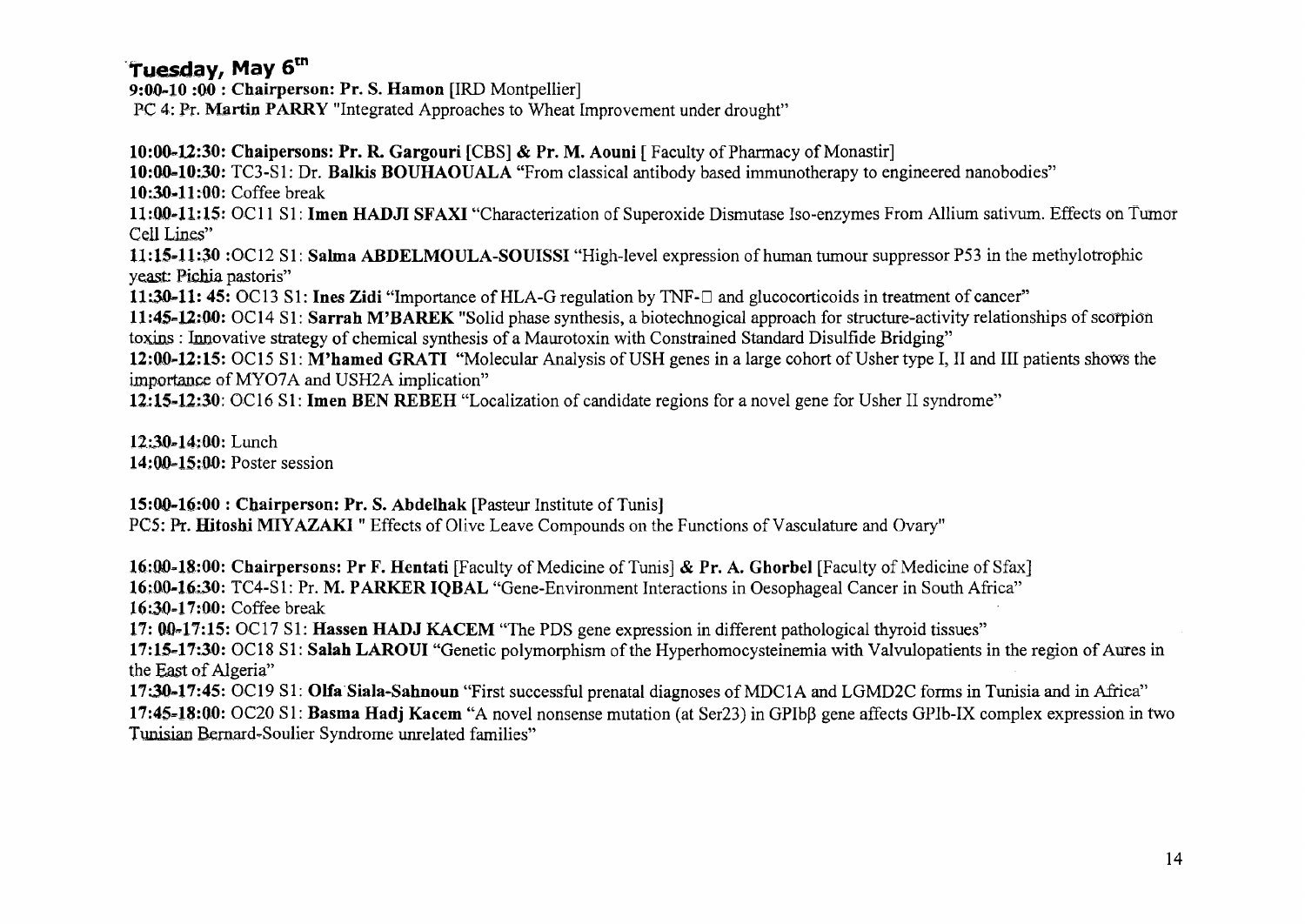#### Wednesday, May 7<sup>th</sup>

**9:00-10:00: Chairperson: Pr. A. Gar^ouri** [CBS]

PC6: Pr. **David HOPWOOD** "Using Microbial Genetics to Find and Develop New Antibiotics"

**10:00\*12:15: Chairpersons: Pr. M. EIAyeb** [Pasteur Institute of Tunis] & **Pr.** A. **Bartegi [Higher Institute of Biotechnology of Monastir] 10:00-10:30:** TC5-S1 : Pr. **Salem CHOUAIEB** "tumor resistance to specific lysis : a major hurdle for successful immunotherapy of cancer" **10:30-11:00:** Coffee break

**11:Q0=JL1;15:** OC21 **SI : Laurence Molina** "The inter-individual variability of the human urinary proteome assessed by 2D electrophoresis analysis"

**11:15-11:30** :OC22 SI : **Olfa Frikha-Gargouri** "Comparison of an in house ELISA test and the pELISA MED AC for the detection of Chlamydia trachomatis IgG antibodies in Danish woman seeking abortion"

**11:30-11:45:** OC23 SI: **Riadh BEN MANSOUR** "Oxidative stress in Systemic lupus erythematosus and rheumatoid arthritis and its relationship with autoantibodies production"

**11:45-12:00:** OC24 S1: Walid AL ACHKAR "CML Profile in Syria"

**12:00-12:15:** OC25 SI: **Jos VAN PELT** "the application of gene expression array and bioinformatics to investigate molecular mechanisms of liver disease"

**12:30-14:00:** Lunch **14:00-15:00:** Poster session

**15:00-16:00 : Chairperson: Pr.** S. **Sayadi** [CBS]

PC7: Pr. Christine PETIT " Human Hereditary Deafness : from genes to pathogenis and beyond"

**16:00-18:00: Chairperson: Pr. J. Hachicha** [Faculty of Medicine of Sfax] & **Pr.** L. Keskes [Faculty of Medicine of Sfax] **16:00-16:30:** TC6-S1: Pr. **Suad AL FADHLI:** "Susceptibility genes for Systemic Lupus Erythematosus in the Kuwaiti population" **16** :30-17:00: Coffee break **17:00=17:15:** OC27 SI: **P. BILLIALD** "Recombinant antibodies: Towards a new generation of antivenoms?" **17:15=17:30:** OC28 **SI: Rym BENKHALIFA** "Electrophysiological Strategy for Ion Channel Drug Discovery"

**17:30-17:45:** OC29 SI : **Shoukat PARVEZ** "Co-culturing of *Bifidobacterium bifidum* Enhanced Bile Salt Hydrolase Activity in Media"! 7 h30- **17:45=18:00:** OC30 SI : **Olfa KALLECH-ZIRI** "Chemical synthesis of lebestatin, an anti-angiogenic disintegrin, and its analogues. Srmctureactivity relationship"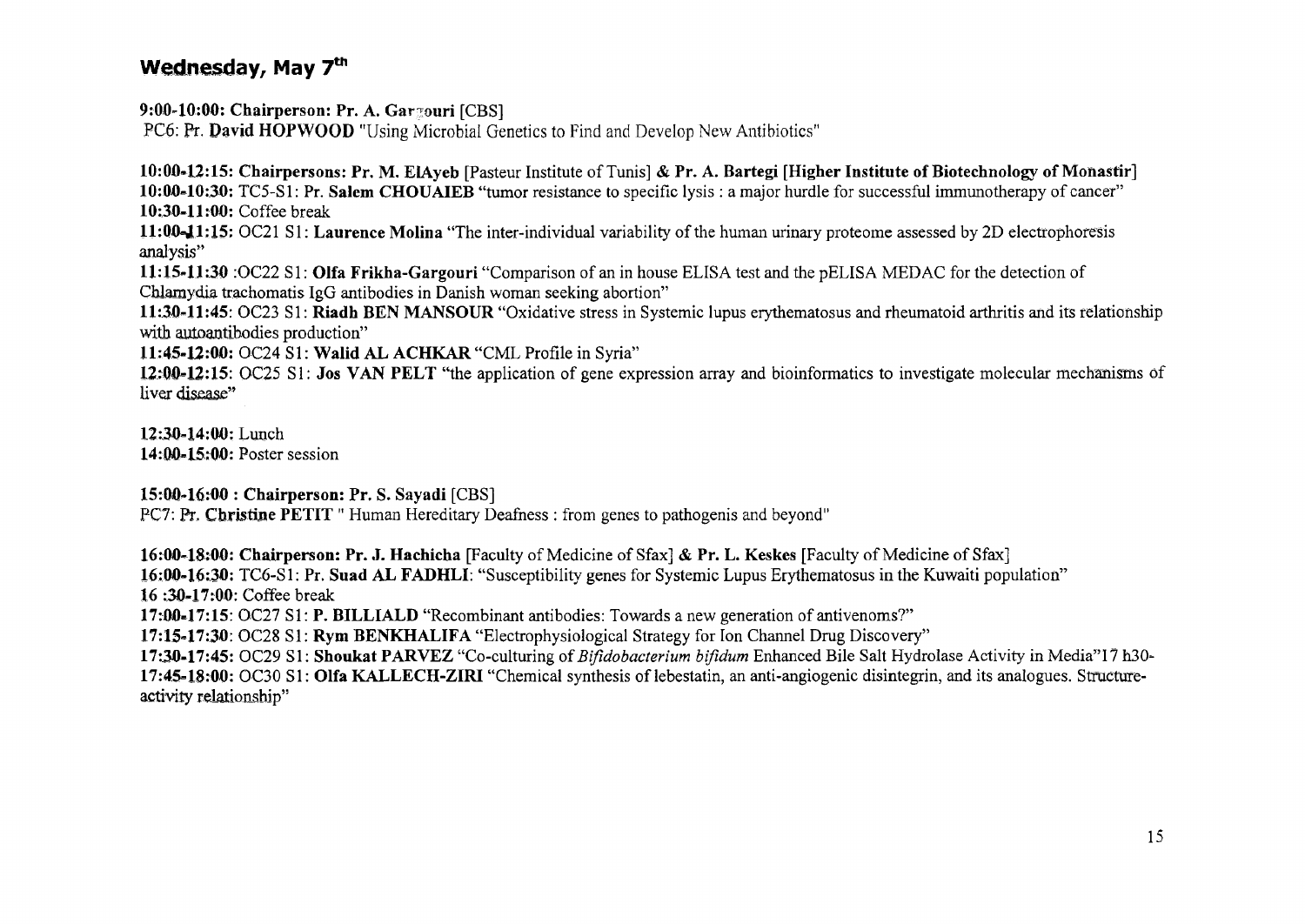#### **Thursday, May 8th:**

**09:00«1Q:QO : Chairperson: Pr. H. Makni** [Faculty of Medicine of Sfax] PCS: **ft.** S. **CHAUHAN VIRANDER** "Development of Malaria Vaccine: Current Scenario"

**10:00-12:45: Chairpersons: Pr. S. Masmoudi** [CBS] & **Pr. A. Martial** [Institut Français de Coopération Tunis]

**10:00-10\*30:** TC7-S1: **Pr. Ahmed REBAI** "computational biology approaches help in understanding cancer"

**10\*30-11\*00:** Coffee break

**11\*00=11:15:** OC31 SI: **Marie-Paule LEFRANC** "IMGT®: a paradigm for genetics, genome and 3D structure data integration towards Systems Biology

**11:15-1130:** OC32 SI: **Yaqoub ASHHAB** "Developing a Powerful Bioinformatics Tool for Prediction of Caspase 3 Substrate: Preliminary Analysis of the Human Proteome"

**11:30-11: 45:** OC33 SI : **Gregory NUEL** "Taking into account missing genotypes and errors in Family Based Association Testing using an Expectation-Maximization framework"

**11:45=12:00:** OC34 SI : **Mohamed Mahmoud SOWILEM** "Utilization of GIS and Space data in assessment of victor borne diseases and appropriate bio-control measures"

**12:00-12:15:** OC35 SI: **Imen KALLEL** "Screening of pro-apoptotic activity of pure molecules and extract derived from medicinal plant on breast cancer cell lines"

**12:15-1230:** OC36 SI: **Olga KOVALCHUK** "Small RNAs can solve large problems:

alteration in microRNA levels can reverse breast cancer chemoresistance resistance"

**12:30-12:45:** OC37 SI: **Rim CHATTER** "Novel analgesic and anti-inflammatory bromineted diterpenoid from red algae genus Laurencia" **12:45-13:00:OC38** S1 : **Dr Soroush SADARI** 

**12:45-13:15:** Closing ceremony

**13:15-14:45:** Lunch **15:00-** Touristic trip **20:00** Dirmer~Ceremony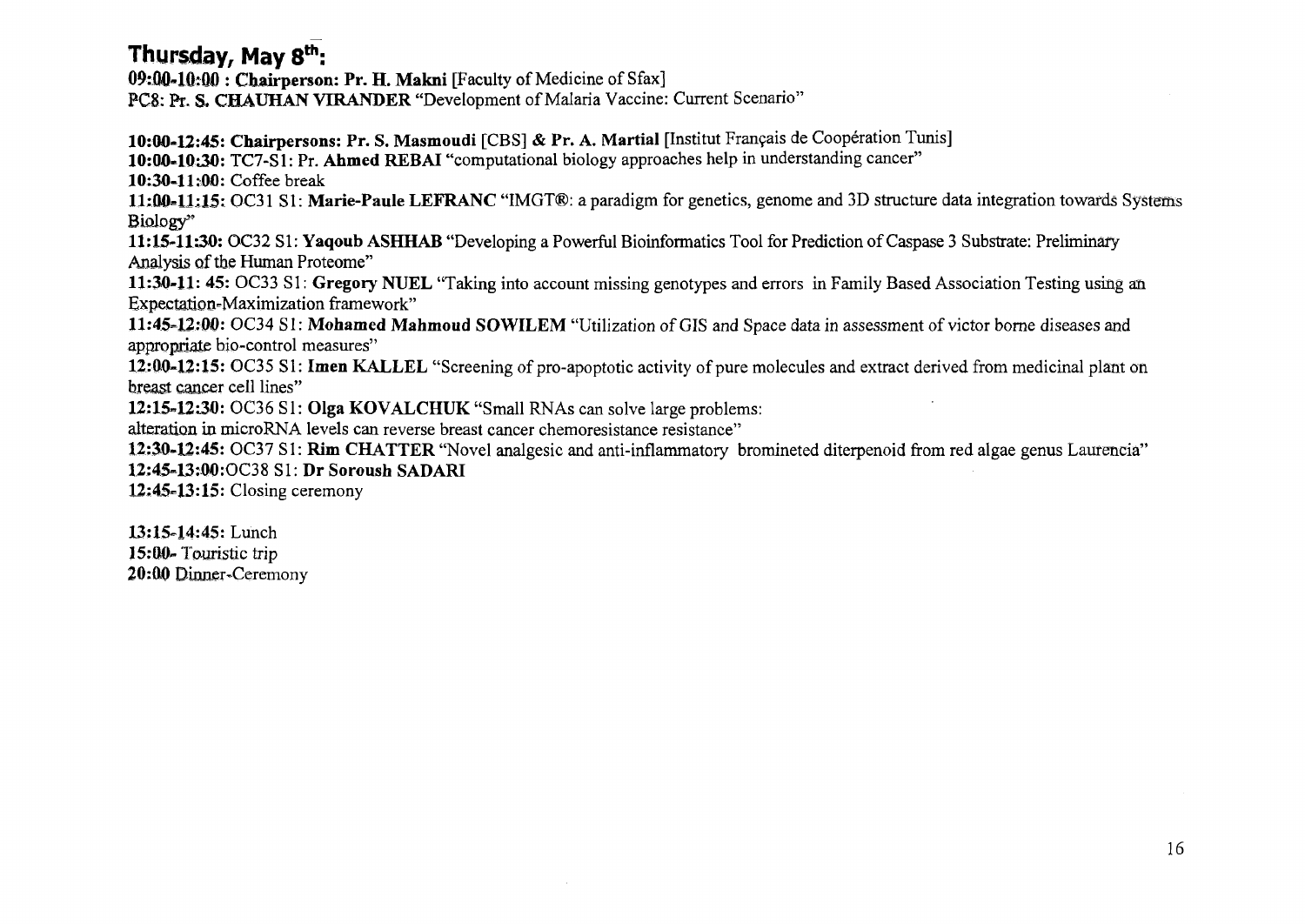#### **SESSION 2: MICROBIAL AND ENVIRONMENTAL BIOTECHNOLOGY**

#### **Monday, May 5th**

**9:00-10:00: Chairperson: Pr. H. Ayadi** [Director General of the CBS]

PC 2: Pr. Hechmi LOUZIR "Immunology of human leishmaniasis: challenges for vaccine development"

**10:00-12:30: Chairpersons: Pr. S. Jaoua** [CBS] & **Pr. M. Potts** [Virginia Tech.]

**10:00-10:30:** TC1-S2: Pr. **Hidetaka HORI** "Recycle of waste /sludge from food industry and live stock feces for compost" **10:30-11:00:** Coffee break

**11:00\*11:15:** OC1S2: **Nushin AGHAJARI** "Structural- and mutagenesis studies give insights into sucrose isomerization"

**11:15-11:30** :OC2S2: **Ena ALBA** "treatment for bioremediation of olive oil mill wastewater"

**11:30=11:45:** OC3S2: **Fatma DRISS** "Enhancement of the insecticidal activity of a *Bacillus thuringiensis* subsp. kurstaki strain via the production of cbitinase-containing crystals"

**11:45-12:00:** OC4 S2: **Sonia JEMLI** "The D-cyclodextrin glycosyltransferase of Paenibacillus pabuli US132: characterization, cloning and overproduction of the recombinant enzyme"

12:00-12:15: OC5 S2: Ines MAALEJ "Purification, biochemical characterisation and immobilization of a xylanase of a thermophilic fungus" **12:15-12:30:** OC6 S2: **Sami MNIF** "Isolation and characterization of Halomonas sp. strain C2SS100, an hydrocarbon degrading bacterium under hypersaline conditions"

**12:30-14:00:** Lunch **14:00-15:00:** Poster session

**15:00-16:00 : Chairperson: Pr. S. Jaoua** [CBS]

PCS: Pr. **Brian FEDERICI** "Basic Biology and Genetic Engineering of Bacillus thuringiensis"

**16:00-18:00: Chairpersons: Pr. N. Zouari** [CBS] & Pr. Y. T. **Gargouri** [ENIS]

**16:00-16;30:** TC2-S2: Pr. **Malcolm POTTS** "Roof Biofilm: A Unique Biotechnological Resource"

**16:30-17:00:** Coffee break

**17:00-17:15:** OC7 S2: **Hamed Mohammed EL-SHORA** "Immobilization and modification of laccase from Bacillus thuringiensis is promising for enzymatic removal and decontamination of phenolic compounds from polluted water systems"

**17:15-17:30:** OC8 S2: **El Akrem HAYOUNI** "Multiparametric flow cytometry, a powerful tool for the assessment of the mechanism of action of Melaleuca armillaris (Sol. Ex Gaertu) Sm. essential oil, on six LAB strains"

**17:30»17:45:** OC9 S2: **Abdelmalek BADIS** "Characterization and biodégradation of humic acids extracted from different soil of Algeria: selection of performance microbial strains and optimisation of culture conditions"

**17:45-18:00:** OC10 S2: Wissem MNIF "Occurrence of endocrine disrupting activity in Tunisian sewage treatment plants"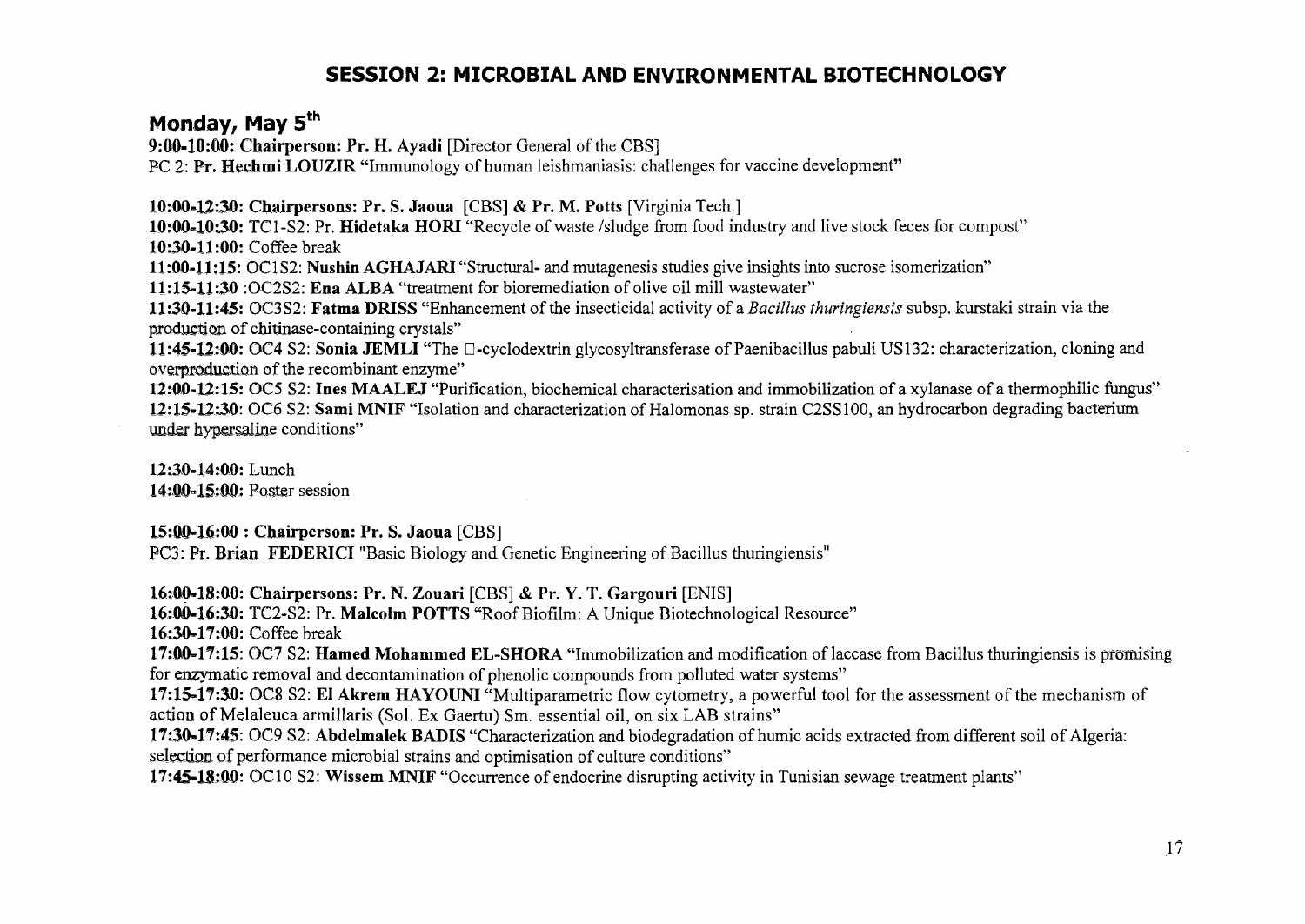#### **Tuesday, May 6tn**

**9:00-10:00 : Chairperson: Pr. S. Hamon** [IRD Montpellier] PC 4: Pr. **Martin PARRY** "Integrated Approaches to Wheat Improvement under drought"

**10:00-12:30: Chairpersons: Pr. S. EHouz-Chaâbouni** [ENIS] & **Pr. H. Mejdoub** [ Faculty of Science of Sfax] **10:0.0-10:30:** TC3-S2: Pr. **Samir BEJAR** "Two original isomerases involved in low caloric sugar production: Screen, characterization, cloning, study of structure function relationship, improvement and application." **10:30-11:00:** Coffee break **11:00-1.1:15:** OC1**1 S2: Jean-Jacques GODON** "Unstable environment enhanced ecological resilience in anaerobic digestors" **U:15-11:30:OC12 S2: José DUARTE** "new bioreactor for ethanol production with flocullent yeast" **11:3.0-11:45:** OC13 S2: **Mireille KALLASSY-AWAD** "Novel isolates of Bacillus thuringiensis strains presenting a polymorphism of crylA genes with difference of in vivo activity" **11:45-12:00:** OC14 S2: **Samiha SIOUD MEDDEB** "Detection of the biosynthesis pathway of a DKP active molecule produced by the new isolated Streptomyces sp.US24 strain" **12:00-12:15:** OC15 S2: **Walid SAIBI** " Purification and biochemical characterization of a transglucosilating β-glucosidase of Stachybotrys strain"

**12:15-12:30:** OC16 S2: **Mohamed CHAMKHA** "Biodiversity of aerobic bacteria from a Tunisian high-temperature oil field and biodégradation potential of some aromatic compounds and hydrocarbons"

**12:30-14:00:** Lunch 14:00-15:00: Poster session

**15:00-16:00 : Chairperson: Pr. S. Abdelhak** [Pasteur Institute of Tunis]

PC 5: Pr. **Hitoshi MIYAZAKI** " Effects of Olive Leave Compounds on the Functions of Vasculature and Ovary"

**16;0fl-18;30: Chairpersons: Pr. A. Cornet** [IRD France] & **Pr. M. Hamdi** [INSAT]

**16:00-16:30:** TC4-S2: Pr. **Gerhard SCHORIES** "lignocellulosic co-substrates for anaerobic digestion of agricultural wastes and energy crops (Project AGROBIOGAS)"

16;3D-17:00: Coffee break

**17:00-17:15:** OC17 S2: **Abdelkader BEKKI** "Rhizobia-leguminous symbiosis: Diversity and biotechnology application"

**17:15-17:30:** OC18 S2: **Layla BEN AYED** "Detection of Cryptosporidium oocysts and Giardia cysts from sewage and sludge samples in Tunisia<sup>"</sup>

**17:30-17:45:** OC19 S2: **Raja REZGUI** "Phylogenetic caracterisation and metabolic potentialities of original bacteria isolated from a South Tunisian deep subterrestrial petroleum .environment"

**17:45-18:0.0:** OC20 S2: **Sabiha ACHAT** "Antibacterial activity *(in vitro)* of phenolic extract of three medicinal plants sage, celery and laurel"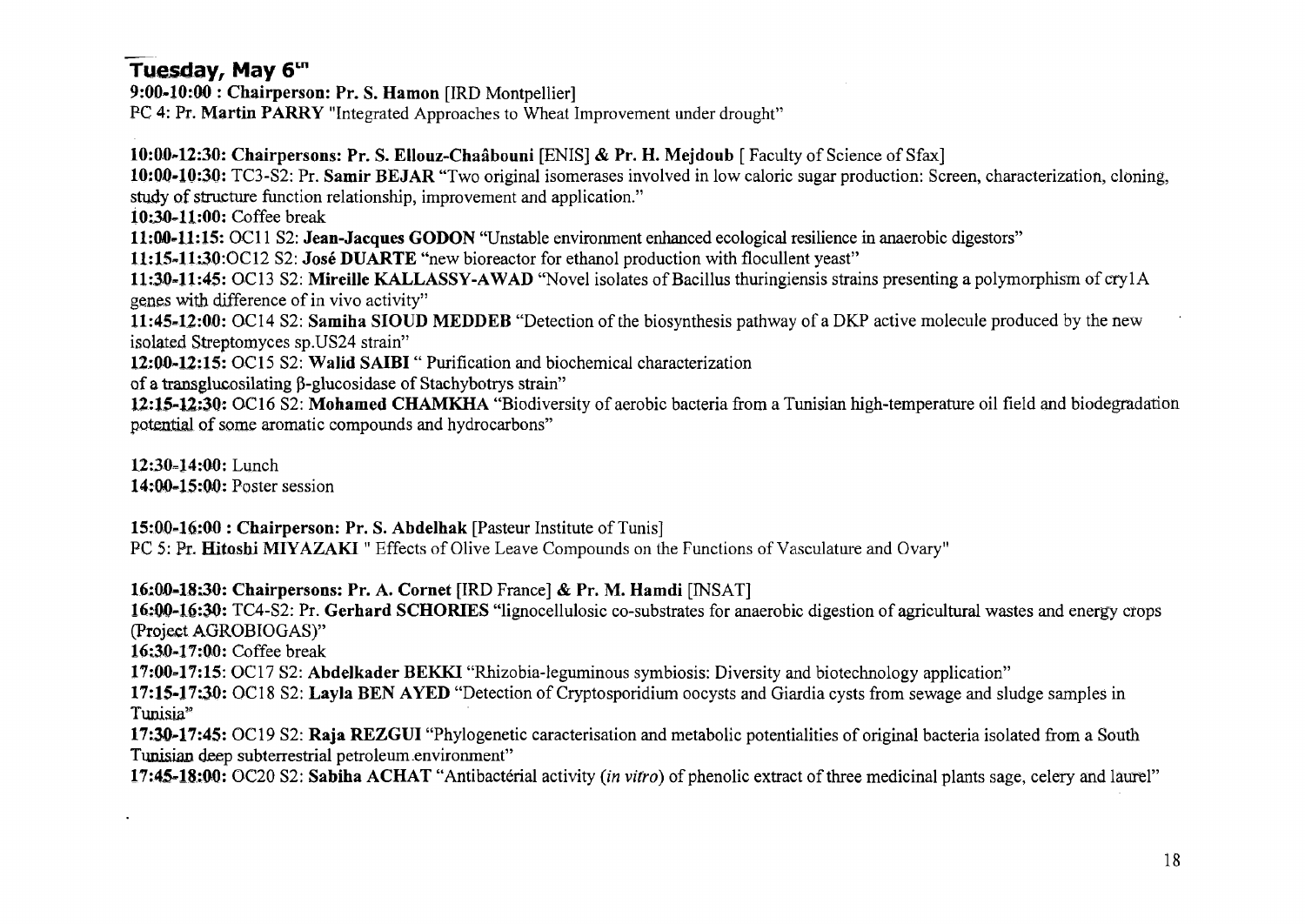## Wednesday, May 7<sup>th</sup>

*09-M'10:00* **: Chairperson: Pr.** *A.* **Gargouri** [CBS] PC 6: PT. **David HOPWOOD** "Using Microbial Genetics to Find and Develop New Antibiotics"

**10:00-12:30:Chairpersons: Pr. M. Nasri** [ENIS] & **Pr.** A. **Dhouib** [CBS] **10:00-10:30:** TC5-S2: Pr. **Abdellatif BOUDABBOUS** "Bacterial species, reality or mirage"? **10:30-11:00:** Coffee break **11:00-11:30:** TC6-S2: **Pr. J. A. C. ARCHER** "Building of Genomics led green chemistry for industrial biotechnology **11:30-11:45:** OC21 S2: **Kais JAMOUSSI** "Heterologous expression of the B. thuringiensis vegetative insecticidal protein Vip3LB in Photorhabdus temperata strain K122 and oral toxicity against the Lepidoptera Ephestia kuehniella and Spodoptera littoralis" **11:45-12:00** :OC22 S2: **Fakher KAMOUN** "Purification, Biochemical Characterization and Genes Identification of New Bacillus thuringiensis Bacteriocins" **12:00-12:15:** OC23 S2: **Bassem JAOUADI** "Novel oxidant- surfactant- and bleach-stable serine alkaline protease from a newly isolated *Bacillus pumilus* CBS strain: biochemical and molecular characterization" **12:15-12:30:** OC24 S2: Ameny **FARHAT** "Gene cloning and characterization and of a novel thermostable phytase from Bacillus subtilis US417" **12:30-12:45:** OC25 S2: **Ines BORGI** "A spontaneous direct repeat deletion in the Pgex fusion vector decreases the expression level of recombinant proteins in E. coli"

**12** :45«13:00: OC26 S2: **Zouhaier BOUALLAGUI** "Hydroxytyrosol recovery through microbial transformation"

**13:00-14:00:** Lunch **14:00-15:00:** Poster session

**15:00-16:00 : Chairperson: Pr. S. Sayadi** [CBS]

PC 7: Pr. Christine **PETIT** " Human Hereditary Deafness : from genes to pathogenis and beyond"

**16:00-18:30: Chairpersons: Pr. H. Belguith** [CBS] & **Pr. M. Labat** [IRD Marseille] **16:00-16:30:** TC7-S2: Pr. **Nidhal HILAL** "Quantification of (bio) interactive forces at the nano-scale" **16:30-17:00:** Coffee break **17: 00-17:30:TC8-S2: Pr. Jean Luc THOLOZAN** "Extremophylic anaerobic bacteria: Characterization, ecology and potential applications" **17:30-17:45:** OC27 S2: **Sonia KHOUFI** "Ultrafiltration for advanced olive mill wastewater treatment for ferti-irrigation" **17:45-18:00:** OC28 S2: **Olfa BEN SAID** "study of microbial community diversity in superficial sediments of coastal anthropized bizerte lagoon (tunisia)" **18:00-18:15:** OC29 S2: **Rashed AL-SA'ED** "Assessment of current conventional and membrane technologies for wastewater treatment and effluent reclamation in Palestine" **18:15-18:30:** OC30 S2: **Rima ALBESHARAT** "Investigations on the influence of the fermentation conditions on the vitality of a probiotic

culture after drying"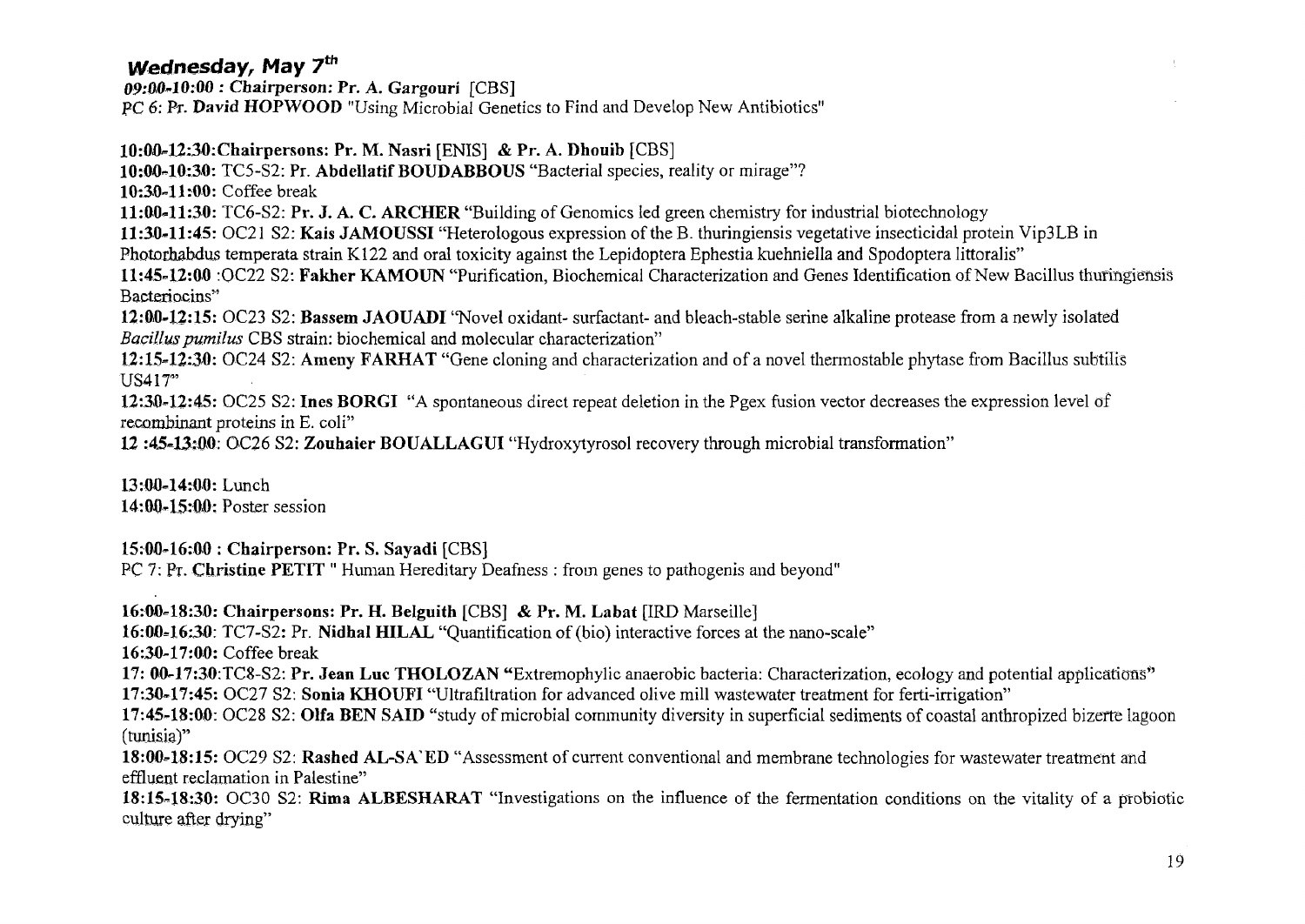#### **Thursday, May 8tn :**

**9:0,040:00** : **Chairperson:** Pr. H. **Makni** [Faculty of Medicine of Sfax] PC8: Pr. S. Chauhan VIRANDER., "Development of Malaria Vaccine: Current Scenario"

10:00-12:45: Chairpersons: Pr. N. Gharsallah [ Faculty of Science of Sfax] & Pr. S. Maâlej [ Faculty of Science of Sfax]

**11:00-11:30:** TC9 **S2I Pr. Richard HASER** "News from sugar-converting enzymes: from structures towards catalysis and synthesis of attractive oligosaccharides"

**10:30.11:00:** Coffee break

**10:00-10:30:** TC10-S2: Pr. **Mohamed AMAR** "Biological Resource Centres for Bioeconomy in Developing Countries"

**11:30-11:45:** OC31 S2: **Raida ZGHAL ZRIBI** "Evidence of the importance of the Metl 15 for Bacillus thuringiensis subsp. israelensis CytlAa protein cytolytic activity"

**11:45-12:00** :OC32 S2: **Cherif BEN-YOUSSEF** "Kinetic modelling of the benzene inhibitory effect on nitrifying batch cultures"

**12:00-12:15:** OC33 S2: **Nour SHAFIK EL-GENDY** "Assessment of biostimulation effect on a highly heavy metals and oil polluted soil"

**12:15-12:30:** OC34 S2: **Maxime DUMONT** "Automatic Control may Help to Investigate Microbial Ecological Questions"

**12:30-12:45:** OC35 S2: **Ouardia BELOUANA BORN BENBELKACEM** "Study of the nitrate pollution conversion to the gas nitrogen with a fixed biomass on consumable support (Alfa Stem)"

**12:45-13:15:** closing ceremony

13:15-14:45: Lunch 15:00» Touristic trip 20:00 Dinner-Ceremony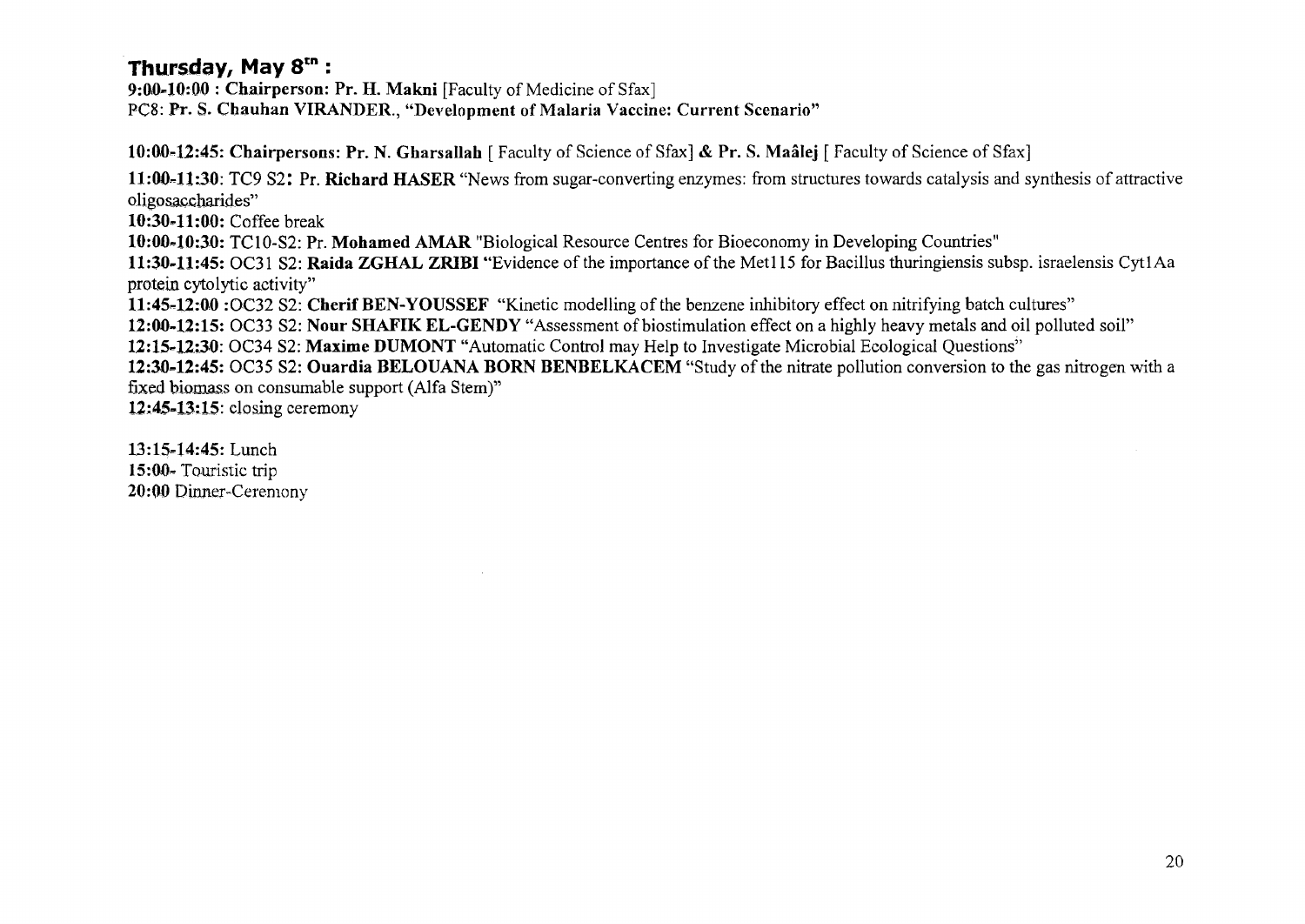#### **SESSION 3: AGRICULTURAL, FOOD AND MARINE BIOTECHNOLOGY**

#### **Monday, May 5th**

**9:00-10:00: Chairperson: Pr. H. Ayadi** [Director General of the CBS] PC 2: **Pr. Hechmi LOUZIR** "Immunology of human leishmaniasis: challenges for vaccine development"

**10:00-12:45: Chairpersons: Pr. N. Marrakchi** [Pasteur Institute of Tunis] & **Pr. M. Mathlouthi** [Faculty of Science, Reims] **10:00-10:30:** TCI**-S3:** Pr. **Emmanuel GUIDERDONI** "Rice Mutant Resources for Deciphering Developmental and Adaptive Processes" **10:30-11:00:** Coffee break

**11:00-11:30:** TC2-S3: Pr. **Juan FERRE** "Basis of resistance to *Bacillus thuringiensis* toxins in Lepidoptera "

**11:30-11:45:** OC1S3: **Karim MEZHOUD** "Global quantitative analysis of protein expression and phosphorylation status in the liver Medaka exposed to microcystin-LR"

**11:45-12:00** :OC2S3: **Imen BEN SALAH** "Comparative study of the response of growth, nitrogen fixation and carbohydrate metabolism in Medicago eilaris lines cultivated under salt stress"

**12:00-12:15:** OC3 S3: **Rania BEN SAAD** "Over expression of an alien ZnFAl gene from A. littoralis in tobacco enhances salt and drought stress tolerance"

**12:15-12:30:** OC4 S3: **Slim TOUNSI** "Improvement of oral toxicity of Photorhabdus temperata strain K122 against Prays oleae and Manduca sexta by heterologous expression of Bacillus thuringiensis cry1Aa and cry1Ia genes"

**12:30-12:45:** OC5 S3: **Nader Farid ABUSARA** "Optimal Growth Conditions for the Production of p-Carotene and Glycerol from a Halophilic Microalga *Dunaliella sp.* Isolated from the Dead Sea, Jordan"

**12:45-14:00:** Lunch **14:00-15:00.:** Poster session

**15:00-16:00 : Chairperson: Pr. S. Jaoua** [CBS]

PC 3: Pr. Brian FEDERICI "Basic Biology and Genetic Engineering of *Bacillus thuringiensis*"

**16:00-18:15: Chairpersons: Pr. A. Ghorbel** [CBBC] & E. Bonnin [INRA, France]

**16:00=16:30:** TC3-S3: Pr. **Gerald BERKOWITZ** "Mechanisms mediating Ca2+ involvement in pathogen perception, programmed cell death and plant innate immunity"

16:30=17:00: Coffee break

**17: 00-17:15:** OC6S3: **Muhammad AASIM** "Efficient, Simple and Rapid Transformation of two Turkish Cowpea (Vigna unguiculata L.) Cultivars by Agrobacterium tumefaciens"

**17:15-17:30:** OC7S3: **Kakha NADIRADZE** "In vitro and in vivo virus free potato seed production using Elisa Reader"

**17:30-17:45:** OC8 S3: **Aymen EZZINE** "Cloning and Expression of Human Papillomavirus type 16 Capsid Protein LI in Arabidopsis thaliana" **17:45-18:00:** OC9 S3: **Essaid AIT BARKA** "The induced state of resistance in inflorescence of Vitis vinifera L. by a Plant growth promoting bacteria, Burkholderia phytofirmans strain PsJN against Botrytis cinerea Pers"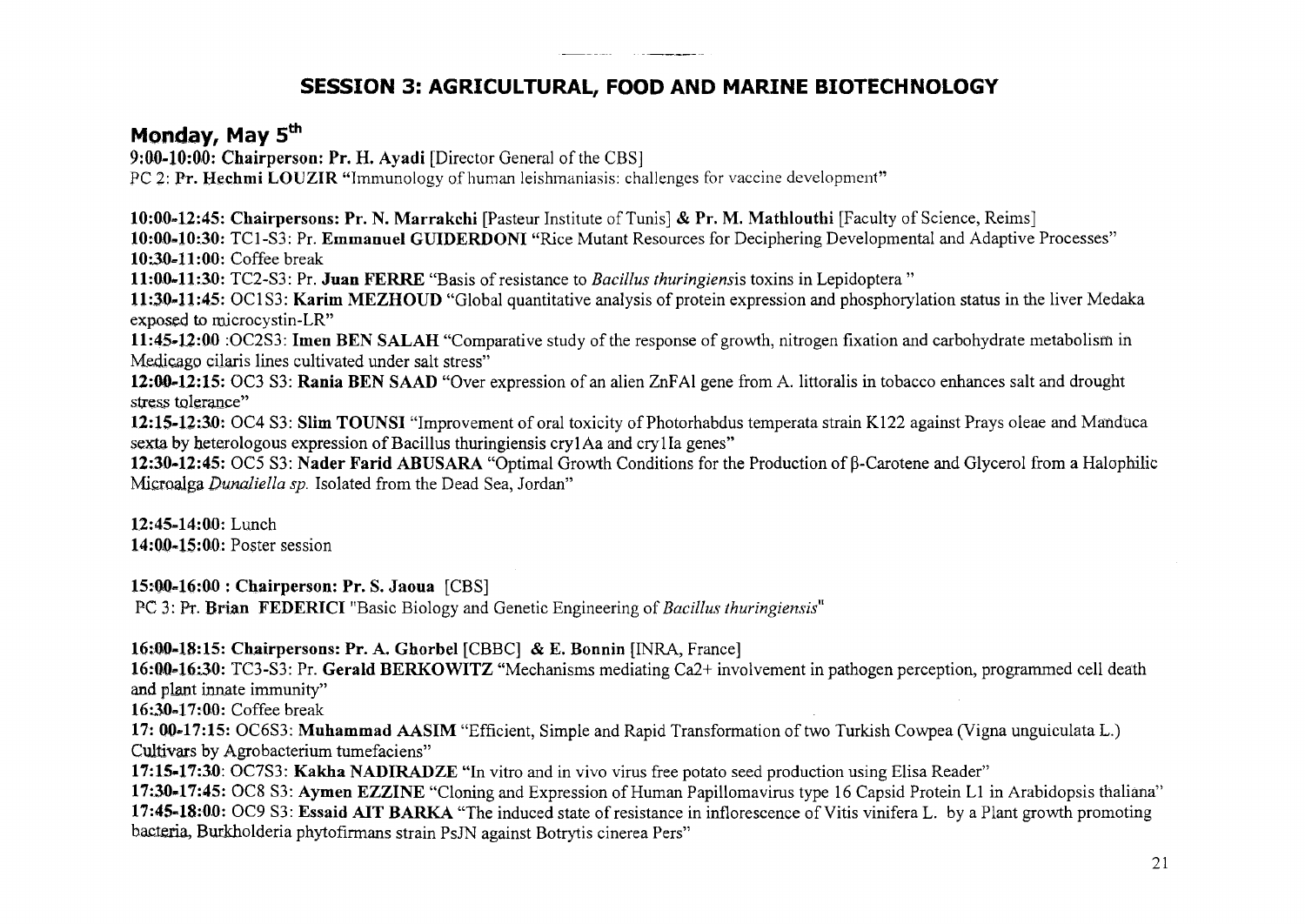#### **Tuesday, May 6th**

**9:00-10:00 : Chairperson: Pr. S. Hamon** [IRD, Montpellier]

PC 4: Pr. **Martin PARRY** "Integrated Approaches to Wheat Improvement under drought"

**10:00-12:30 : Chairpersons: R. Gargouri Bouzid** [ENIS] & Pr. J. Ferre [University of Valencia Spain]

**10:00-10:30:** TC4-S3: Pr. **Khaled MASMOUDI** "Functional characterization of genes involved in drought and salinity tolerance in plants" **10 :30-ll:00:** Coffee break

**11:00-11:15:** OC10 **S3: Ikram ZAIDI** "identification and molecular characterization of durum wheat map kinase phosphatase 1 (tmkpl)" **11:15-11:30** :OCl **1 S3: Orhan ARSLAN** "Rapid and Highly efficient micropropagation of Two Turkish woads Isatis constricta Davis and I. aucheri Boiss. under in vitro conditions"

**11:30-11:45:** OC12 **S3: Lina AL-AMIR** "The effect of crude aqueous Juniperus excelsa leaf and fruit extracts on some human pathogenic bacteria"

**11:45-12:00:** OC13 S3: **Mariam DAMMAK KARRAY** "Evidence of the involvement of the C-terminal region of Bacillus thuringiensis CrylAc in delta-endotoxin crystallization"

12:00-12:15: OC14 S3: **Imen SAADAOUI** "Cloning, sequencing and expression of crylA genes of a new Bacillus thuringiensis strain highly toxic to Lepidopteran larvae"

12:15-12:30: OC15 S3: Shahidul HAQUE MD "Biotechnological Approaches for Improvement of Garlic(Allium ativum L.)"

**12 :30-14:00:** Lunch **14:00-15:00:** Poster session

**15:00-16:00 : Chairperson: Pr. S. Abdelhak** [Pasteur Institute of Tunis] PC 5: Pr. **Hitoshi** MIYAZAKI " Effects of Olive Leave Compounds on the Functions of Vasculature and Ovary"

**16:00-18:00: Chairpersons: Pr S. Bejar** [CBS] & **Pr. C. Franche** [IRD, Montpellier]

**16:00-16:30:** TC5-S3 **: Pr. Estelle BONNIN** "Extraction of "green labelled" pectin from plant by-products"

**16:30-17:00:** Coffee break

**17:00-17:15:** OC16 S3: **Fadila Maiza BENABDESSELAM** "In vitro antioxidant studies on phenolic and alkaloid extracts of two Fumaria Algeria species"

**17:15-17:30:** OC17 S3: **Lobna MESRATI-ABDELKEFI** "Characterization of a novel Vip3-type toxin of *Bacillus thuringiensis* strain BUPM95"

**17:30-17:45:** OC18 **S3: Mohamed TRIGUI** "Seasonal variation in antimicrobial activity of crude extracts of the green alga *Ulva rigida*  (Ulvaceae)"

**17:45-18:00:** OC19 S3: **Hayat MAKEE** "Effect of inherited sterility and *Bacillus thuringiensis* on mortality and reproduction of Phthorimaea opercuJJeia Zeller (Lepidoptera: Gelechiidae)"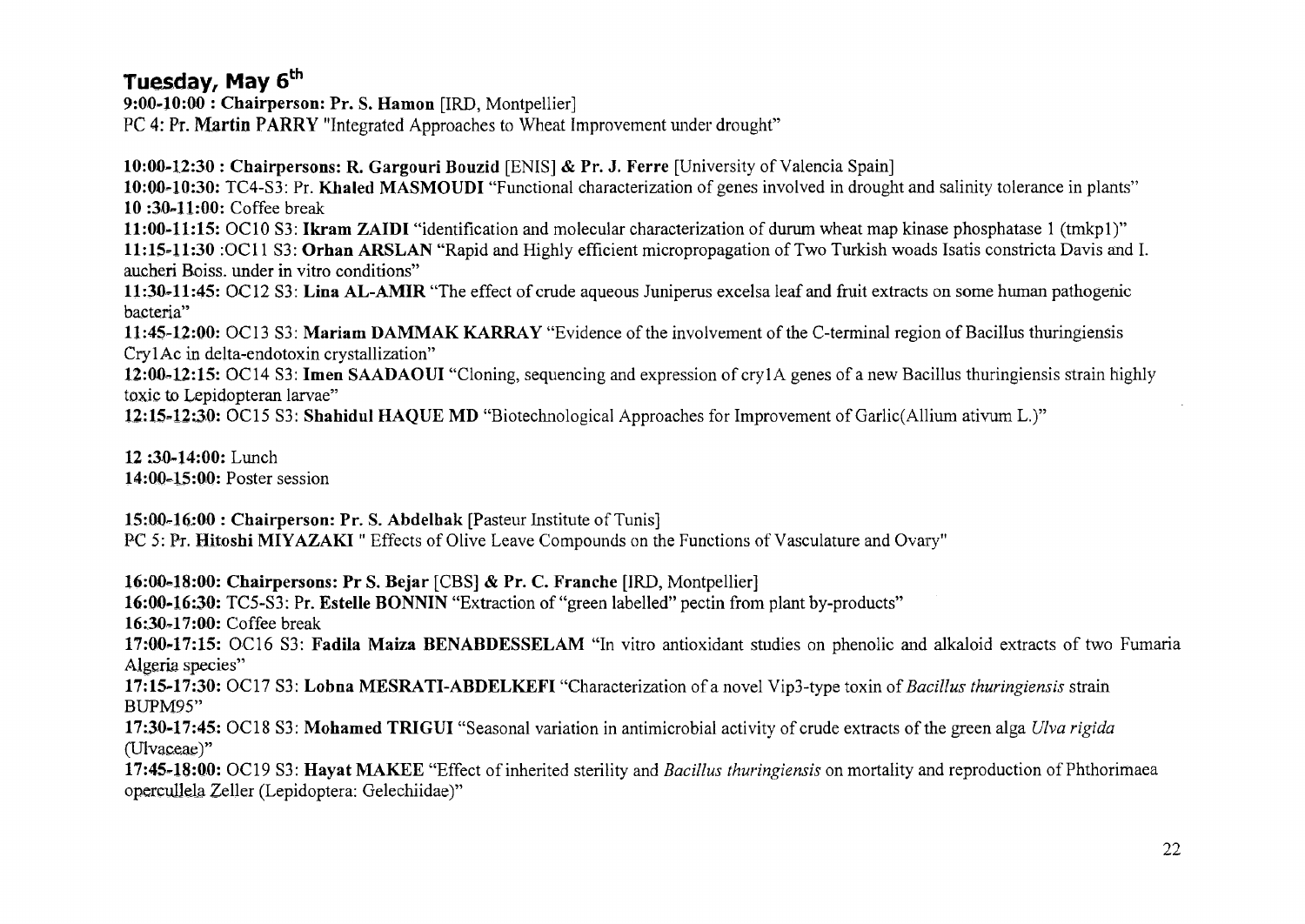#### **Wednesday, May 7th**

**9:00-10:00 : Chairperson: Pr. A. Gargouri** [CBS] PC 6: Pr. **David HOPWOOD** "Using Microbial Genetics to Find and Develop New Antibiotics"

**10:00-12:30:Chairpersons: Pr. S. Hamon** [IRD, Montpellier] & **Pr. F. Molina** [CNRS, France] **10:00-10:30:** TC6-S3: Pr. **Claudine FRANCHE** "Genetic transformation of forest trees" **10:30-11:00:** Coffee break **11:00-11:15:** OC20S3: **Mohamed Rabie EL-AKHAL** "Genetic diversity of rhizobial isolates obtained from root nodules of *Avachis hypogaea*  in northwestern Morocco" **11:15-11:30** :OC21S3: **Wafa JALLOULI** "Overcome of *Photorhabdus* limitations of production and overproduction of corresponding bioinsecticides by fermentation" **11:30-11:45:** OC22S3: **Saoussen BEN KHEDHER** "Development of a new generation of *Bacillus thuringiensis* bioinsecticides based on asporogenic and oligosporogenic mutants" **11:45-12:00:** OC23 S3: **Igor KOVALCHUK** "Improved transformation of tobacco and wheat plants via modification of homologous recombination frequency" **12;0Q-12:15:** OC24 S3: **Maher CHAOUACHI** "A High-Throughput Multiplex Method adapted for GMO Detection" 12:15-12:30: OC25 S3: Farid MAI "Influence of differentiation state, salt stress and Methyl jasmonate on in vitro production of cucurbitacins from tissue cultures of *Ecballium elaterium* and *Cucumis prophetarum"* 

12:30-14:00: Lunch **14:00=15:00:** Poster session

**15:00-16:00 : Chairperson: Pr. S. Sayadi** [CBS]

PC 7: Pr. **Christine PETIT** " Human Hereditary Deafness : from genes to pathogenis and beyond"

**16:00-18:00: Chairpersons: Pr. N. Drira** [ Faculty of Science of Sfax] & R. Frutos [CIRAD Montpellier] **16:0.0-16:30:** TC7-S3: Pr. **Frank MOLINA** "BaSysBio, a systems biology approach for *Bacillus Subtilis* modelling" 16:30-17:00: Coffee break

**17: 00-17:15:** OC26 S3: **Samia DALDOUL** "Cloning of full length cDNA for *Vitis vinifera* SlP/raffmose synthase related to salt stress response"

**17:15-17:30:** OC27 S3: **Khan GOHARTAJ** "Alteration of ABA mediated resistance against *Alternaria* blight in *Brassica* through osmotin gene transformation"

**17:30-17:45:** OC28 S3: Bassam AL-SAFADI "Selection of potato mutants tolerant to salinity using *in vitro* and DNA marker techniques" **17:45-18:00:** OC29S3: **Sameh SELLAMI** "Overexpression of the Vegetative Insecticidal Protein *of Bacillus thuringiensis* during vegetative growth and sporulation phases"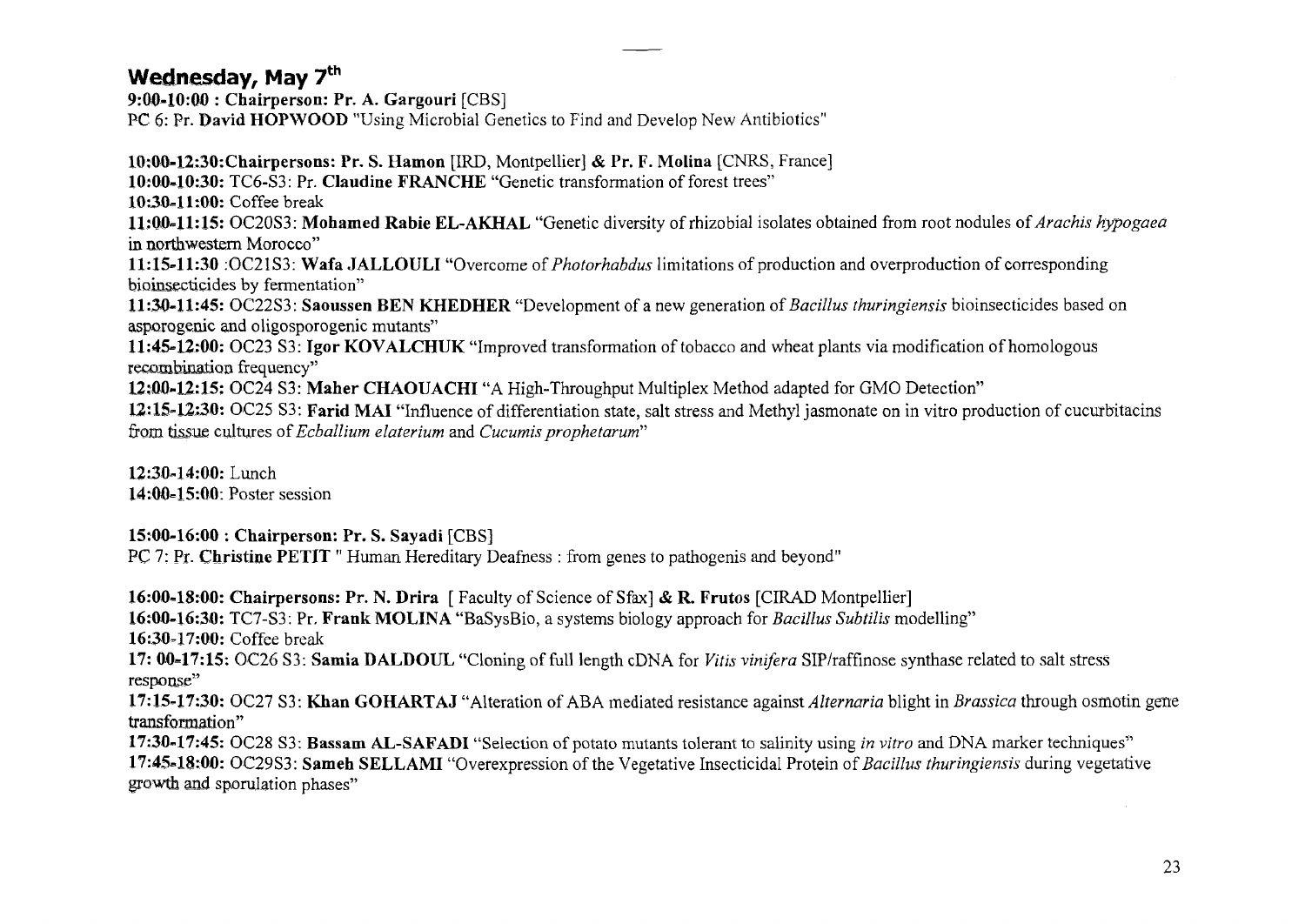#### **Thursday, May 8tn :**

**09:00-10:00 : Chairperson: Pr. H. Makni** [Faculty of Medicine of Sfax] PCS: **Pr. S. Chauhan VIRANDER., "Development of Malaria Vaccine: Current Scenario"** 

**10:00-12:45: Chairperson: Pr M. N. Marzouki** [INSATJ& **Pr. K. Masmoudi** [CBS] **10:00-10:30:** TC8-S3: Pr. **Noureddine DRIRA** "Biotechnologie et déterminisme du sexe chez les végétaux supérieurs" **10:30-11:00:** Coffee break **11:00-11:30:** TC9-S3: Pr. **Mahmoud SAKER** "Plant Biotechnology in Egypt: Current Status and Future Scenarios" **11:30-11:45:** OC30 **S3: Rafiq MUHAMMAD** "Production of azadirachtin through in vitro culture of neem (Azadirachta indica A. Juss)" **11:45-12:00 :OC31 S3: J. SATHEESH** "microbial technology of Bacillus thuringiensis var. kurstaki (berliner) formulation against defoliator POPOPTERA **LITURA** *(Fabricius)* in groundnut *(Arachis hypogea)"*  **12:00-12:15:** OC32 S3: Mohammed Najib SAIDI "Molecular investigation of brittle leaf disease affected date palm (phoenix *Dactylifera L*) leaves"

**12:15-12:30:** OC **33 S3: Halima EL-HATMI** *"protective whey proteins from camel (cAMELUS DROMEDARIUS) milk"* 

**12:30-12:45:** OC34 S3: **Houda HANANA** "Primary cultures of heart cells from the clam *Ruditapes decussatus* as an alternative method for ecotoxicological studies"

**12:45-13:15:** Closing ceremony

13:15-14:45: Lunch: **15:00-** Touristic trip 20:00 Dinner-Ceremony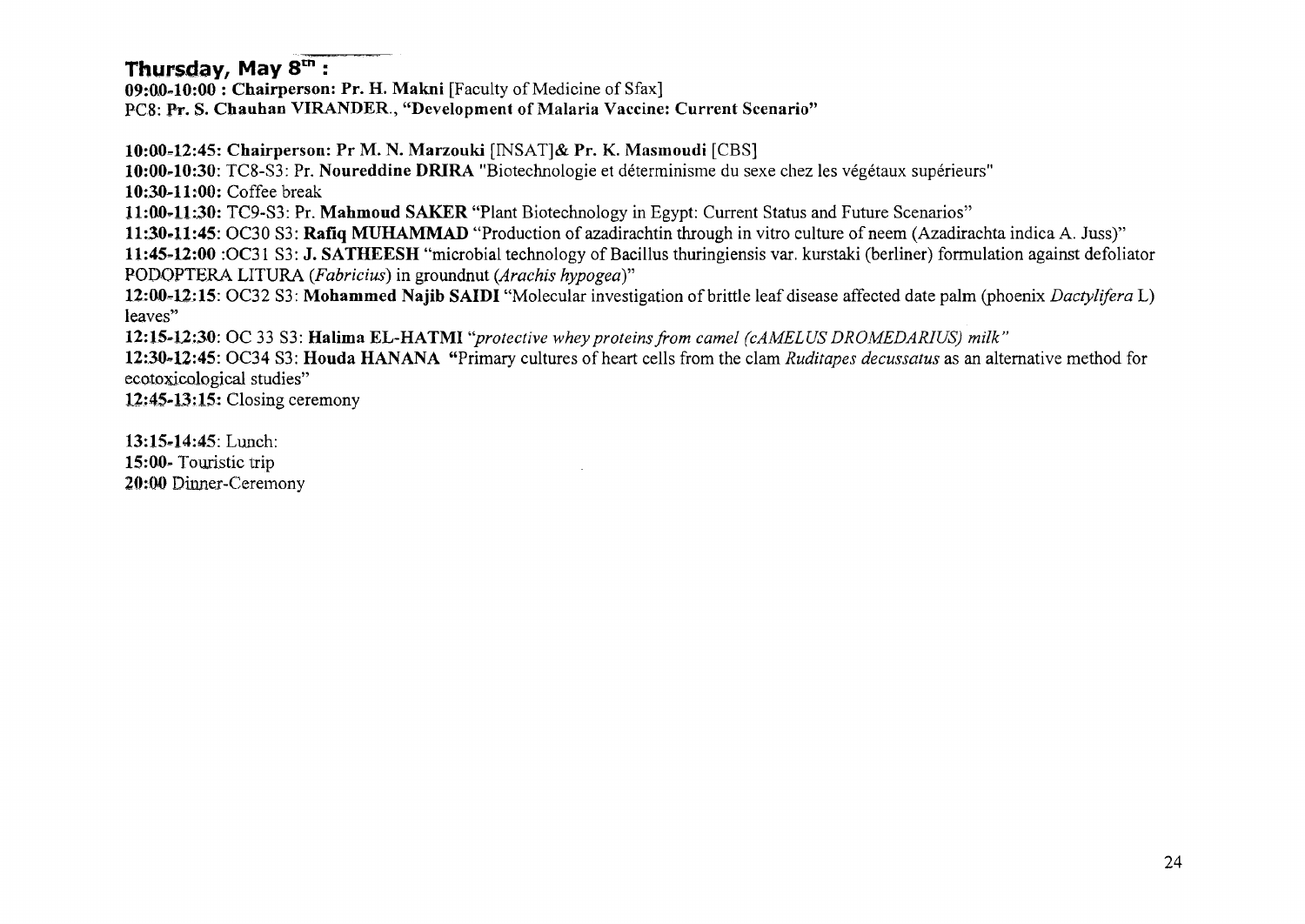#### **Satellite Sessions**

# **Monday, May 5th**

| Satellite1                                                                                                                     |
|--------------------------------------------------------------------------------------------------------------------------------|
| <b>Innovative Biotechnology</b>                                                                                                |
| <b>PROMEMBRANE International Conference:</b>                                                                                   |
| $09:00 - 10:00 : PC2$                                                                                                          |
| 10:00-10:315: Opening ceremony and welcome to PROMEMBRANE International Conference:                                            |
| Prof. Sami Sayadi                                                                                                              |
| 10:15-10:30: Presentation of ProMembrane project :                                                                             |
| Ms. Marisol Oropeza                                                                                                            |
| 10:30-11:00: Coffee break                                                                                                      |
| 11:00-11:45: Key Note Lecture: Current water scarcity situation in MENA countries: an overview Mourad Bino (to be confirmed)   |
| 11:45-12:30: Key Note Lecture: Visualization and quantification of membrane properties at the nano-scale                       |
| Prof. Nidal Hilal                                                                                                              |
| 12:30-14:00: Lunch                                                                                                             |
| 14:00-15:00: Opening Fair and visit to the stands                                                                              |
| 15:00-15:30: Nanotechnologies and membrane engineering at the core of water and related questions in Mediterranean and Middle- |
| East countries :                                                                                                               |
| Prof. Gilbert M. Rios                                                                                                          |
| 15:30-16:00: Water recovery, reuse and advanced products formulations with integrated membrane operations: Enrico Drioli       |
| 16:00-16:10: Young Scientist Award: Results and Certificate deliverance                                                        |
| 16:10-16:30: Young Scientist Award North Africa: 1st place                                                                     |
| Anaerobic membrane bioreactor treatment of domestic and agro-industrial wastewaters in Tunisia                                 |
| Ahlem Saddoud (Tunisia)                                                                                                        |
| 16:30-17:00: Coffee break                                                                                                      |
| 17:00-17:20: MBR technology: towards the search of an innovative and suitable wastewater treatment solution for isolated areas |
| Miguel Angel Orbaneja                                                                                                          |
| Bioazul S.L. (Spain)                                                                                                           |
| 17:20-17:40: Young Scientist Award Middle East: 1st place                                                                      |
| Optimization of membrane bioreactor system integrated with cross flow membrane filtration                                      |
| 17:40-18:00: Mohammad Issa (Syria): Membranes in the sanitation field Barreto Leonellha: ttz Bremerhaven (Germany)             |
| 18:00-18:30: Panel discussion: Moderator: Dr Drioli                                                                            |

 $\ddot{\phantom{0}}$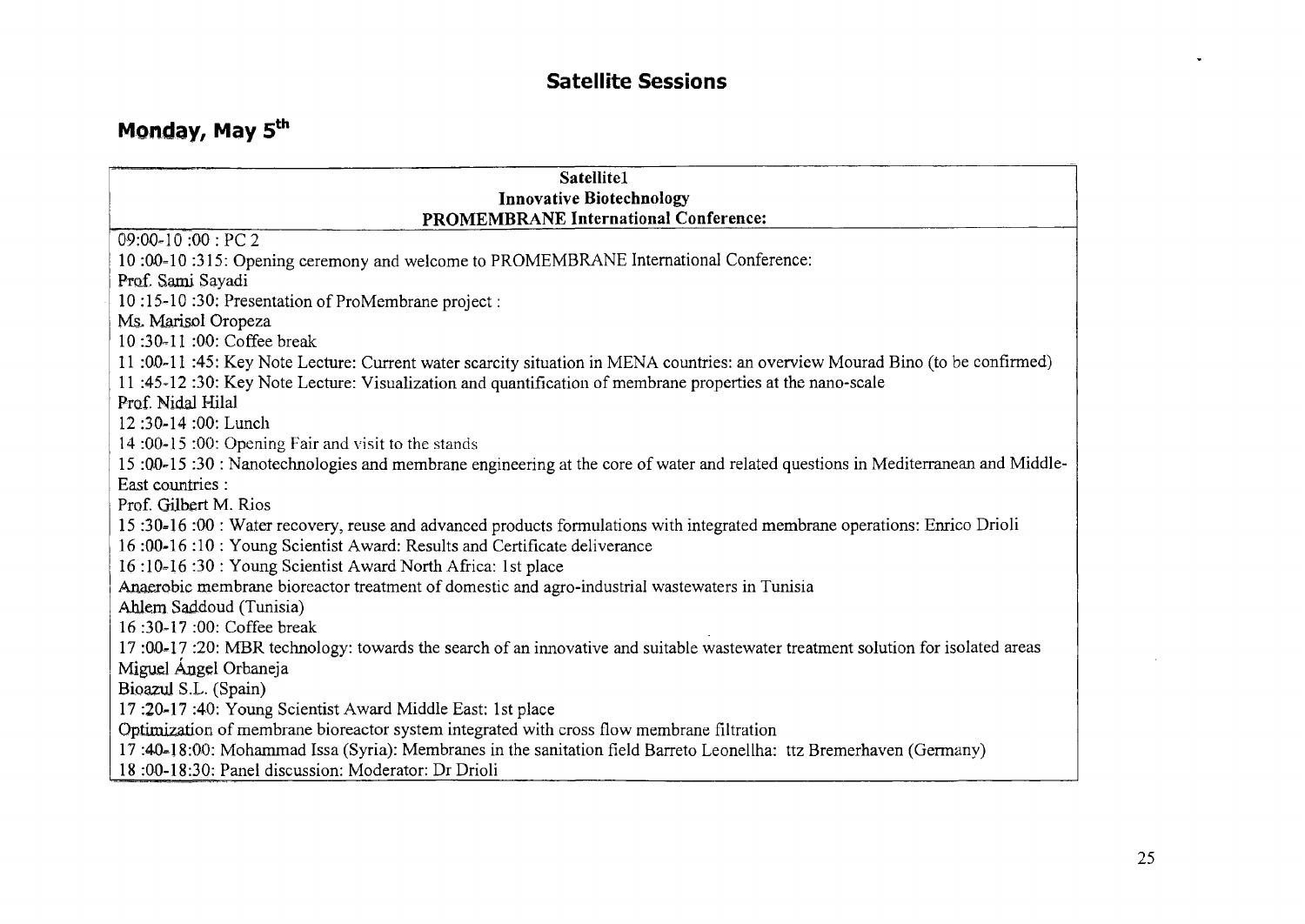| Satellite1<br><b>Innovative Biotechnology</b>                                        | <b>Satellite 2</b><br>- Biosafety and Quality<br>Management in biotechnology | <b>Satellite 3</b><br>Eurohear: Advances in hearing science:<br>from functional genomics to therapies |
|--------------------------------------------------------------------------------------|------------------------------------------------------------------------------|-------------------------------------------------------------------------------------------------------|
|                                                                                      | laboratories                                                                 | 16:30-17:00: Coffee break                                                                             |
| 9:00-10:00: Key Note Lecture: Membrane                                               | $9:00-10:00$ : PC 4                                                          |                                                                                                       |
| Bioreactor Technology: Design and Applications                                       |                                                                              |                                                                                                       |
| Dr Tom Arnot (to be confirmed)                                                       | 10:00-10:30: -Quality                                                        | 17:00-17:05: Opening of the Eurohear<br>satellite session                                             |
| 9:30-9 :50 : Young Scientist Award North Africa:<br>2nd place: Sally Ibrahim (Egypt) | management: what for ?:<br>Dr. Roger Frutos                                  | 17:05-17:15: Tunisia: an incredible                                                                   |
| 9:50-10:10: Young Scientist Award Middle East:                                       | 10:30-11:00: Coffee break                                                    | population and genetics journey: Pr.                                                                  |
| 2nd place                                                                            | 11:00-11:30: Quality assurance                                               | Hammadi Ayadi                                                                                         |
| Membrane used for water treatment                                                    | for biotechnology laboratories:                                              | 17:15-17:25: OC1: GJB2 mutation 35delG:                                                               |
| Daad Hassan (Syria)                                                                  | Dr. Roger Frutos                                                             | Prevalence in Algeria and further evidence for                                                        |
| 10:10-10:30: Panel discussion                                                        | 11:30-12:30:                                                                 | founder effect: Imen Amar                                                                             |
| Moderator: Dr Schories                                                               | Discussion: Chaired by                                                       | 17:25-17:35: OC2: Mutational analysis of the                                                          |
| 10:30-11:00: Coffee break                                                            | Pr. Samir Jaoua                                                              | mitochondrial 12s rRNA, the tRNASer(UCN)                                                              |
| 11:00-11:20: Advancing membrane technologies                                         | 12:30-14:00: Lunch                                                           | and the tRNALeu(UUR) genes in Tunisian                                                                |
| for wastewater treatment and effluent reclamation in                                 |                                                                              | patients with nonsyndromic inherited hearing                                                          |
| selected Arab Mediterranean and North African                                        |                                                                              | loss: Emna Mkaouar-Rebai                                                                              |
| countries                                                                            |                                                                              | 17:35-17:45: OC3: Novel mutations in the                                                              |
| Dr. Rashed Al-Sa'ed: Birzeit University (Palestine)                                  |                                                                              | TMPRSS3 gene in Spanish DFNB8/10                                                                      |
| 11:20-11:40: Applying the MBR technology in                                          |                                                                              | families with autosomal recessive non-                                                                |
| wastewater treatment with reuse of wastewater on                                     |                                                                              | syndromic hearing impairment: Dr. Antonio                                                             |
| coastal areas in Croatia                                                             |                                                                              | VIÑUELA                                                                                               |
| Alena Vlasic: Water Management Institute (Croatia)                                   |                                                                              | 17:45-17:55: OC4: Redefining the DFNB33                                                               |
| 11:40-12:00: Membrane operations for water                                           |                                                                              | locus to the chromosome $10p11.23-q21.1$ :                                                            |
| purification                                                                         |                                                                              |                                                                                                       |
| Dr. Alberto Figoli: Institute on Membrane                                            |                                                                              | Hanen Belguith                                                                                        |
| Technology (ITM-CNR), Italy                                                          |                                                                              | 17:55-18:15: Discussion                                                                               |
| 12:00-12:30: Current water scarcity situation in the                                 |                                                                              |                                                                                                       |
| Middle East                                                                          |                                                                              |                                                                                                       |
| Prof. Adnan J. Ghata and Prof. Fouad Atallah                                         |                                                                              |                                                                                                       |
| Director of Training & Development, Al-Baath                                         |                                                                              |                                                                                                       |
| University (Syria)                                                                   |                                                                              |                                                                                                       |

 $\sim$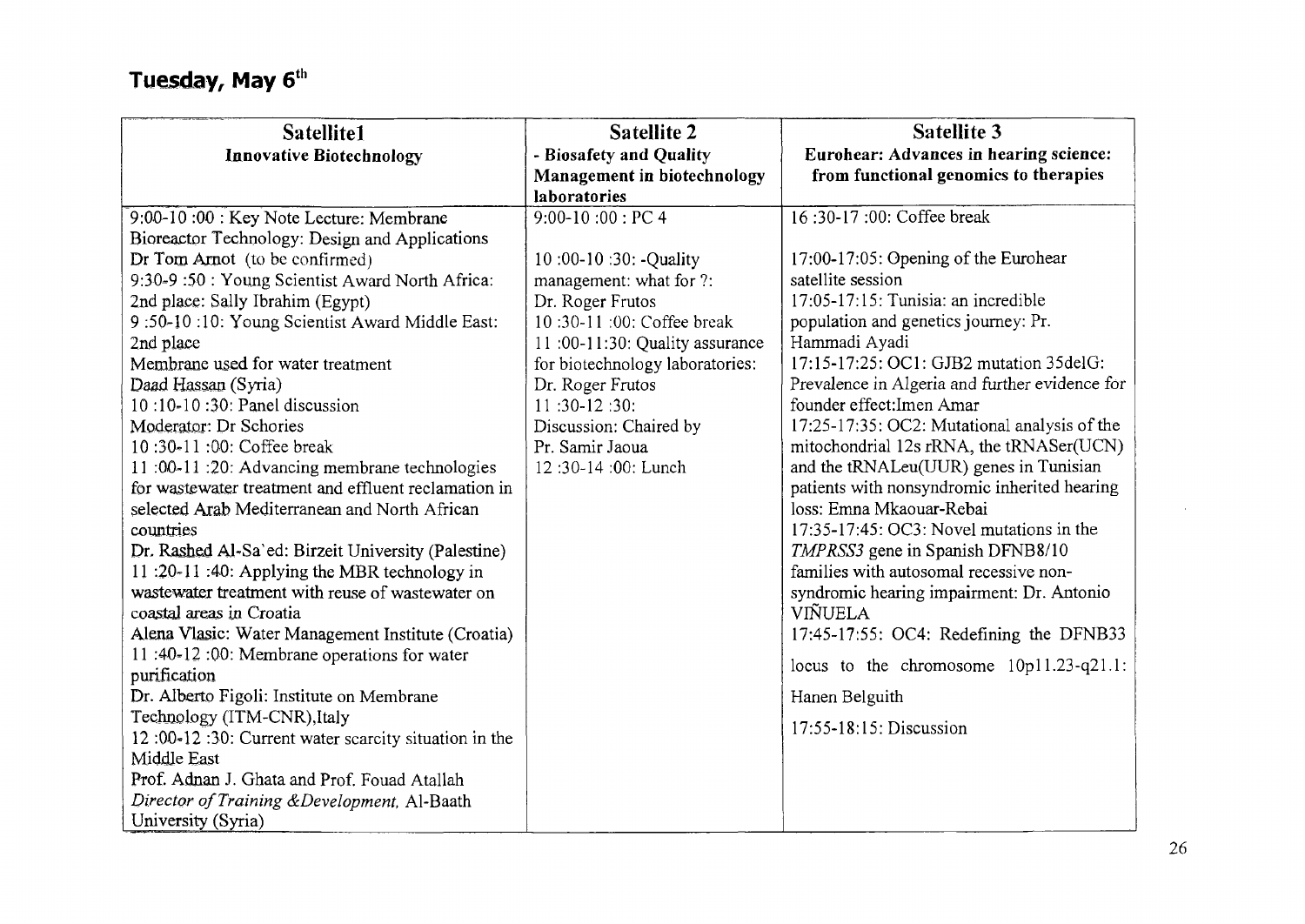| 12:30-14:00: Lunch                                   |  |
|------------------------------------------------------|--|
| 14:00-14:30: Potential and examples for              |  |
| applications of membrane technology in water         |  |
| treatment                                            |  |
| Dr. Gerhard Schories                                 |  |
| Tech. Dir. Environmental Institute, ttz Bremerhaven  |  |
| (Germany)                                            |  |
| 14:30-14:50: Membrane bioreactor for wastewater      |  |
| treatment: overview and application in Egypt         |  |
| Prof. Hussein Abdel-Shafy                            |  |
| Water Research & Pollution Control Dept., National   |  |
| Research Centre (Egypt)                              |  |
| 14:50-15:10: Membrane operations for water           |  |
| purification                                         |  |
| Dr. Alberto Figoli: Institute on Membrane            |  |
| Technology (ITM-CNR), Italy                          |  |
| 15:10-15:30: PV-RO desalination stand-alone          |  |
| system in the village of Ksar Ghilène (Tunisia).     |  |
| Vanessa Milan (or co-author) Spain                   |  |
| 15:30-15:50: Young Scientist Award North Africa:     |  |
| 3rd place : Firas Feki (Tunisia)                     |  |
| 15:50-16:10: Young Scientist Award Middle East:      |  |
| 3rd place                                            |  |
| Treatment of water with high (TDS, hardness,         |  |
| SO4—, and H2S) by using Reverse Osmosis system       |  |
| and the problems (scaling salts) of membrane : Shadi |  |
| Shaheen (Syria)                                      |  |
| $16:10-16:30:$ Panel discussion                      |  |
| Moderator: Dr Rashed Al-Sa'ed                        |  |
| 16:30-17:00: Coffee break                            |  |
| 17:00-17:30: Conclusions and Closing of the          |  |
| Conference                                           |  |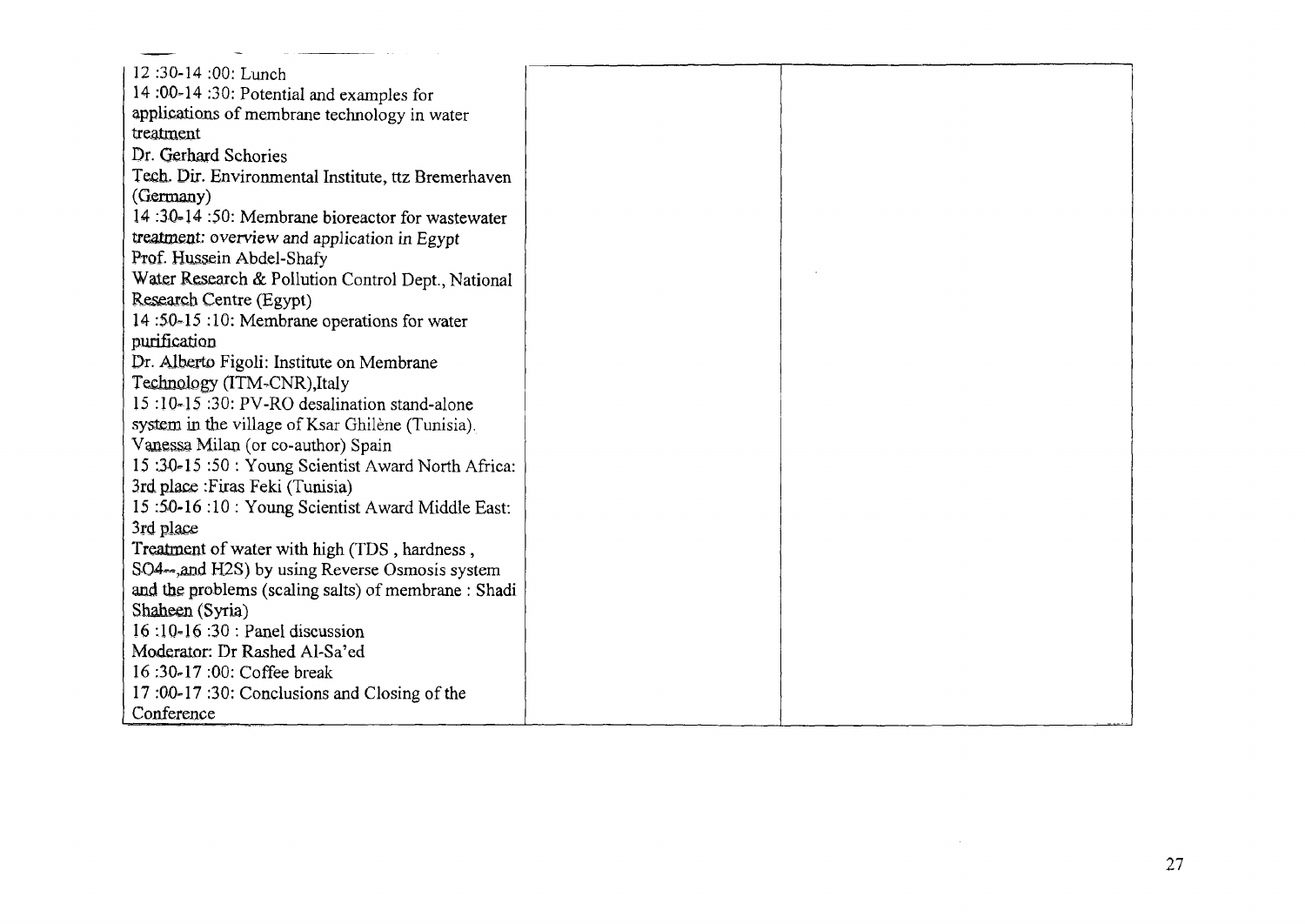## **Wednesday, May 7th**

| Satellite 3                                                                                                   | Satellite 4                            | <b>Satellite 5</b>                                |
|---------------------------------------------------------------------------------------------------------------|----------------------------------------|---------------------------------------------------|
| Eurohear: Advances in hearing science: from functional                                                        | Seame, a treasor of healthy            | Developments for biotechnological                 |
| genomics to therapies                                                                                         | benefits                               | research: success stories and                     |
|                                                                                                               |                                        | networking                                        |
| $9:00-10:00$ : PC 6                                                                                           | $9:00-10:00:PC6$                       | $14 h00-15 :00$ : Poster session                  |
| 10:00-10:30: TC1: Mammalian sound amplification, towards                                                      | 10:00 - 10:15: Sesame based            | 15:00-16:00: PC 7                                 |
| a molecular map of the auditory hair cell lateral wall: Dr. Aziz                                              | foods: Technological processing:       | 16:00-16:20: Analysis of water for                |
| EL-Amraoui                                                                                                    | (Confiserie Triki)                     | pesticidesusing 2D LCMSMS:                        |
| 10:30-11:00: Coffee break                                                                                     | 10:15 - 10:30: Policy related to       | Mr Loïc BEYET (Applied                            |
| $11:00-11:15:OC5: Large scale computational model of the$                                                     | sesame use in agro-industry: Mr        | Biosystem)                                        |
| cochlea of inner ear: predictions about the cochlear cellular                                                 | Mohamed Ben Rejeb (CTAA)               | 16:20-16:40: The next generation                  |
| amplifier and mutations in the potassium-transport related                                                    |                                        | sequencer for genomic analysis has                |
| genes: Dr. Mistrík PAVEL                                                                                      | 10:30-11:00: Coffee break              | arrived: SOLID System: Mr Marco                   |
| 11:15-11:30: OC6: Interactions between myosin VI and                                                          | 10:00 - 10:20: Lipides: nutrition      | Pirotta (Applied Biosystem)                       |
| interacting proteins in the sensory hair cell: Tamar Tenne                                                    | et obésité Pr Robert Verger            | 16 h40-17:00: Coffee break                        |
| 11:30-11:45: OC7: Effects of mobile Ca2+ buffer deficiency                                                    | (France)                               | 17:00-17:30: Biotechnology in                     |
| on the IHC synaptic transmission: Dr. Tina PANGRŠIČ1                                                          | 11 :20-11:35: Digestibilité et         | Malaysia: Pr. Abdellatif IBRAHIM,                 |
| 11:45-12:00: OC8: Mutations in the human miR-96, a                                                            | stabilité de l'huile de sésame: Pr     | Malaysia                                          |
| microRNA expressed in the inner ear, causes non-syndromic                                                     | Youssef Gargouri (ENIS)                | 17:30-17:45: NEPAD/North Africa                   |
| progressive hearing loss: Angeles MENCÍA RODRÍGUEZ                                                            | 11:30-11:40: Lipides et                | Biosciences Network (NABNet):                     |
| 12:00-12:15: OC9: Prevention of hair cell death in                                                            | diabetes: Dr Yassine Ben Ali           | Promoting Biotechnology projects:                 |
| transcription factors Pou4f3 and Gfil knockout mice using                                                     | 11:40-11:55: Composition               | Pr. Mohamed Elarbi Aouani                         |
| anti-apoptotic factors: Orna ATAR                                                                             | nutritive du sésame: Mme Naila         | 17:45-18:00: Construction of a                    |
| 12:15-12:30: Discussion                                                                                       | Abid                                   | novel multifunctional extracellular               |
| 12:30-14:00: Lunch                                                                                            | 11:55-12:10: Effets du sésame          | matrix-bound epidermal growth                     |
| 14:30-14:45: Dissemination within the EuroHear project /                                                      | sur la santé humaine: Dr Mouna<br>Mnif | factor for tissue engineering: Dr<br>Imen Elloumi |
| FP7 opportunities by Laurent CHARVIN<br>15:00-16:00: PC 7                                                     | 12:10-12:30: Discussion                |                                                   |
|                                                                                                               | 12:30-14:00: Lunch                     |                                                   |
| 16:15-17:00: TC2: Control of connexin gene expression in<br>cochlear organotypic cultures: Pr. Fabio MAMMANO. | 14:00-15:00: Réunion/débat             |                                                   |
| 17: 00-18:00: Round table cheered by Pr. Christine PETIT                                                      | spécifique: consommateurs et           |                                                   |
| "Eurohear Project and research on hearing: present and                                                        | presse : Mr Nabil Triki                |                                                   |
| future"                                                                                                       |                                        |                                                   |
|                                                                                                               |                                        |                                                   |